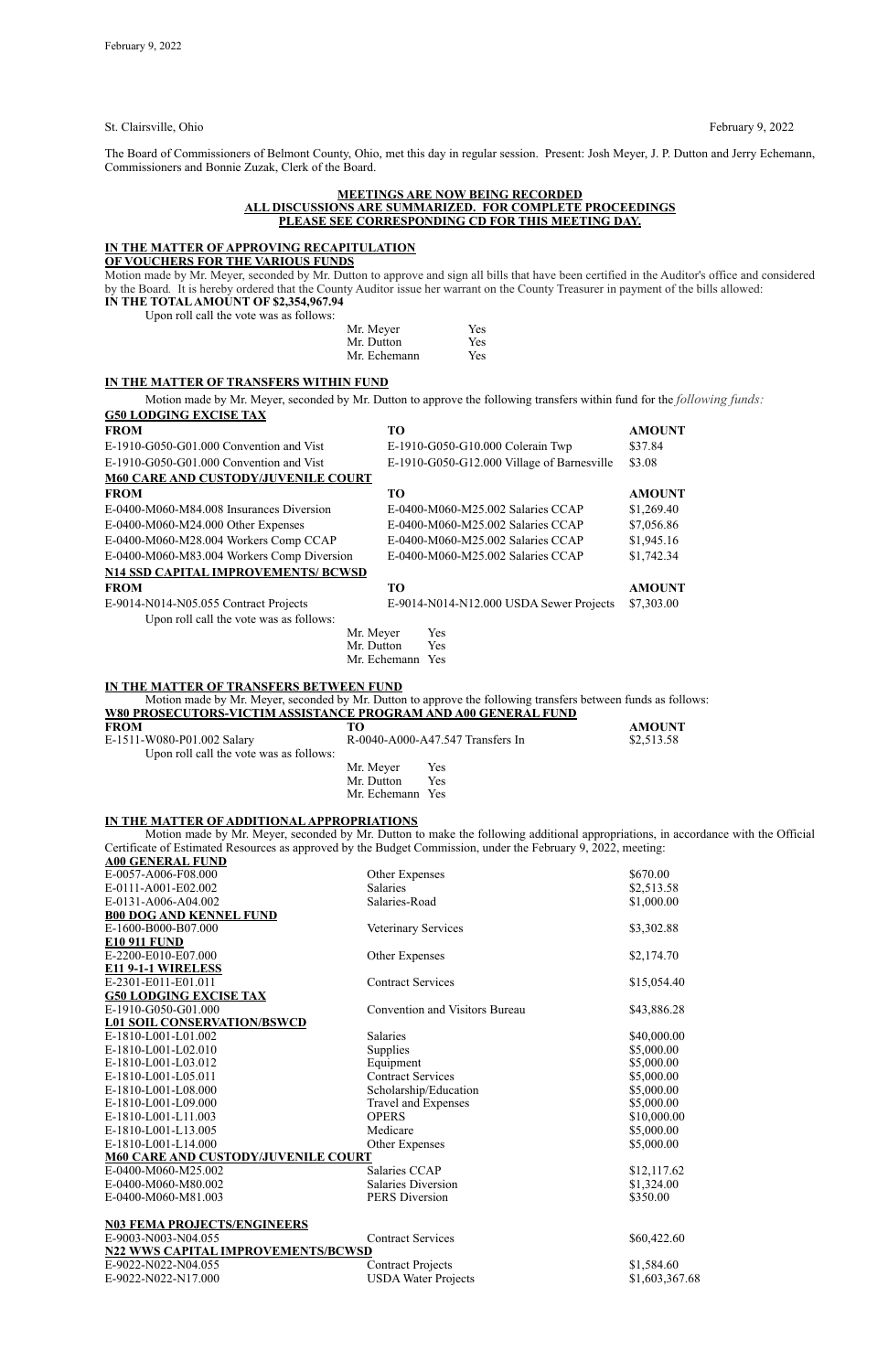**S12 PORT AUTHORITY**

| SIZ PORT AUTHORITY                         |                              |             |
|--------------------------------------------|------------------------------|-------------|
| E-9799-S012-S07.000                        | <b>Professional Services</b> | \$18,692.54 |
| <b>S30 OAKVIEW JUVENILE REHABILITATION</b> |                              |             |
| E-8010-S030-S54.000                        | Food                         | \$1,352.25  |
| E-8010-S030-S67.004                        | Workers Comp                 | \$115.70    |
| <b>S32 OAKVIEW JUVENILE-ACTIVITY FUND</b>  |                              |             |
| E-8012-S032-S00.000                        | <b>Activity Fund</b>         | \$64.68     |
| Upon roll call the vote was as follows:    |                              |             |
|                                            | Yes<br>Mr. Meyer             |             |
|                                            | Mr. Dutton<br>Yes            |             |
|                                            | Mr. Echemann Yes             |             |

#### **IN THE MATTER OF REQUEST FOR CERTIFICATION OF MONIES BY THE BUDGET COMMISSION**

Motion made by Mr. Meyer, seconded by Mr. Dutton to request the Belmont County Budget Commission certify the following monies. **B00/DOG AND KENNEL FUND-\$3,302.88** deposited into R-1600-B000-B08.500 on various dates in January 2022 *(Donations for vet care paid in on various dates in January 2022).*

**GENERAL FUND/ANIMAL SHELTER-\$670.00** deposited into R-0057-A006-A03.500 balance available as of 01/31/2022 *(Adoption fees paid in on various dates in January 2022).*

**G50 L0DGING EXCISE TAX-\$43,886.28** deposited into R-1910-G050-G01.500 on various dates in January and February 2022.

Upon roll call the vote was as follows:

| Mr. Meyer    | <b>Yes</b> |
|--------------|------------|
| Mr. Dutton   | <b>Yes</b> |
| Mr. Echemann | <b>Yes</b> |

#### **IN THE MATTER OF APPROVING THEN AND NOW CERTIFICATE/AUDITOR'S**

Motion made by Mr. Meyer, seconded by Mr. Dutton to execute payment of Then and Now Certification dated February 9, 2022, presented by the County Auditor pursuant to O.R.C. 5705.41(d)1, and authorizing the drawing of warrant(s) in payment of amounts due upon contract to order.

Upon roll call the vote was as follows:

| Mr. Meyer    | Yes |
|--------------|-----|
| Mr. Dutton   | Yes |
| Mr. Echemann | Yes |

#### **IN THE MATTER OF GRANTING PERMISSION FOR COUNTY EMPLOYEES TO TRAVEL**

Motion made by Mr. Meyer, seconded by Mr. Dutton granting permission for county employees to travel as follows: **DJFS-**Jeff Felton to Lewis Center, OH, on March 3-4, 2022, to attend the PCSAO Executive Membership meeting. Estimated expenses: \$488.59. Jeff Felton to Lewis Center, OH, on March 11, 2022, to attend the Directors Association General Membership meeting. Estimated expenses: \$148.59. John Regis, Jr. to Lewis Center OH, on March 11, 2022, to attend the Directors Association General Membership meeting. Estimated expenses: \$250.93.

Upon roll call the vote was as follows:

| Mr. Meyer    | <b>Yes</b> |
|--------------|------------|
| Mr. Dutton   | <b>Yes</b> |
| Mr. Echemann | <b>Yes</b> |

# **IN THE MATTER OF APPROVING MINUTES OF REGULAR BOARD OF COMMISSIONERS MEETING**

Motion made by Mr. Meyer, seconded by Mr. Dutton to approve the minutes of the Belmont County Board of Commissioners regular meeting of February 2, 2022.

Upon roll call the vote was as follows:

| Mr. Meyer    | Yes        |
|--------------|------------|
| Mr. Dutton   | <b>Yes</b> |
| Mr. Echemann | <b>Yes</b> |

# **IN THE MATTER OF PROMOTION AND PAY RANGE ADJUSTMENT FOR MS. KATHY PROBST/ BELMONT COUNTY DEPARTMENT OF JOB AND FAMILY SERVICES**

Motion made by Mr. Meyer, seconded by Mr. Dutton to adopt the following:

**RESOLUTION**

WHEREAS, pursuant to the Ohio Revised Code, the Belmont County Board of Commissioners serves as co-appointing authority for the Belmont County Department of Job and Family Services; and

WHEREAS, in this capacity, the Board has the authority to establish compensation and benefit levels and authorize any hiring and/or other employment changes.

NOW THEREFORE, BE IT RESOLVED THAT, the Belmont County Board of Commissioners does hereby grant the Director of the Belmont

County Department of Job and Family Services the authority to promote Kathy Probst from the position of Child Support Case Manager/ Investigator to Child Support Program Supervisor. Ms. Probst's wage will be in accordance with the county non-bargaining unit pay scale, effective February 14, 2022.

Upon roll call the vote was as follows:

| Mr. Meyer    | Yes        |
|--------------|------------|
| Mr. Dutton   | <b>Yes</b> |
| Mr. Echemann | <b>Yes</b> |

#### **IN THE MATTER OF ENTERING INTO MEMORANDUM OF UNDERSTANDING WITH UTILITY WORKERS UNION OF AMERICA, FOR ON-CALL POLICY FOR SANITARY SEWER COLLECTION EMPLOYEES**

Motion made by Mr. Meyer, seconded by Mr. Dutton to enter into a Memorandum of Understanding with Utility Workers Union of America, for an On-Call Policy for Sanitary Sewer Collection employees covered by the current collective bargaining agreement. **BELMONT COUNTY BOARD OF COMMISSIONERS MEMORANDUM OF UNDERSTANDING On-Call Policy for Sanitary Sewer Collection Employees Utility Workers Union of America Belmont County Sanitary Sewer District**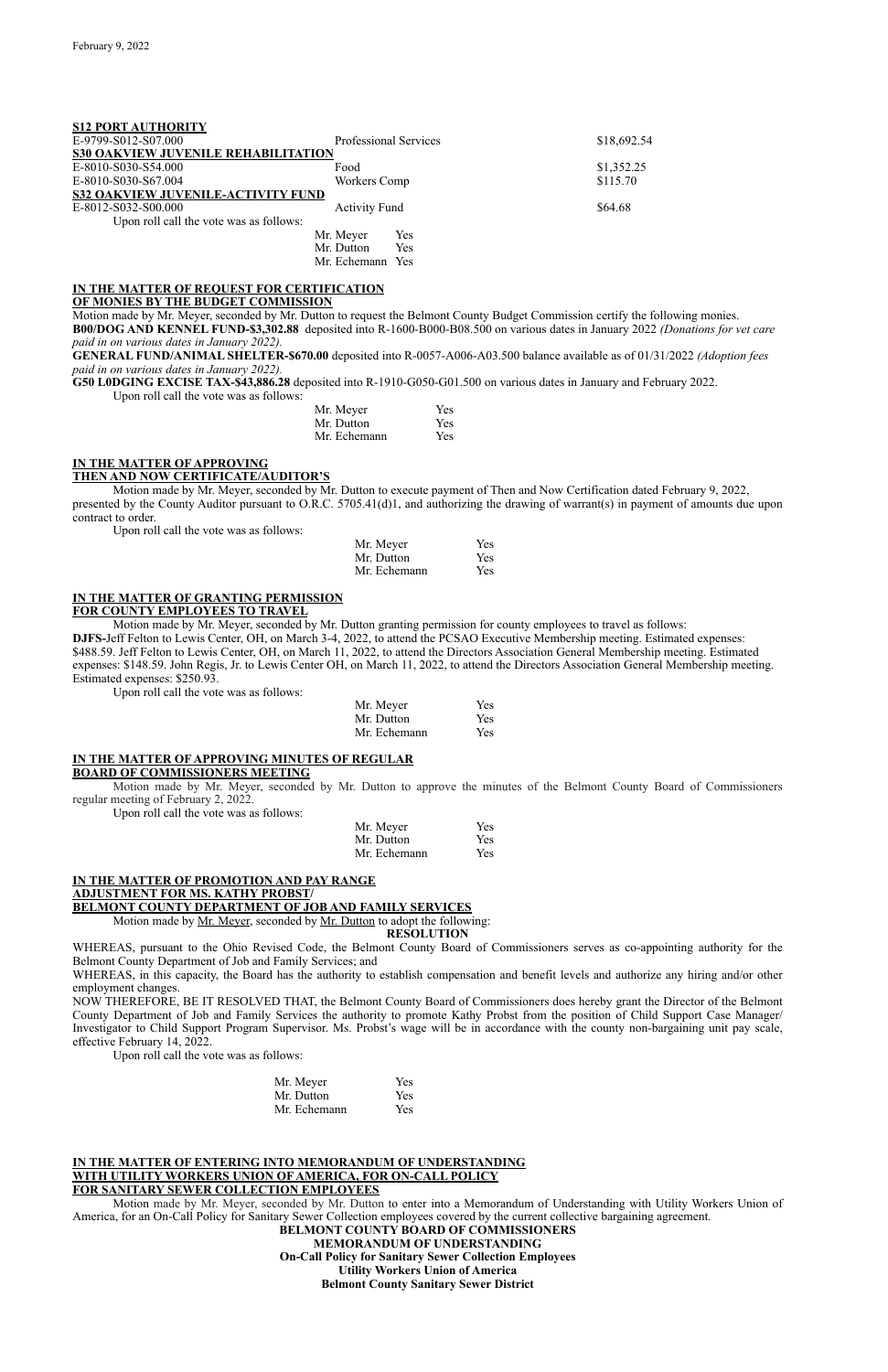This Memorandum of Understanding ("MOU") is entered into between the Utility Workers Union of America, ("Union") and the Belmont County Board of Commissioners ("Commissioners"). Article 17 shall be temporarily amended for Sanitary Sewer Collection Employees. Sanitary Sewer Collection employees shall follow the on-call schedule as follows. The schedule will consist of a three (3) employee rotation and shall begin each Tuesday at 4:00 p.m. and will end the following Tuesday at 7:30 a.m. The employee receiving on-call pay of thirty (\$30) dollars shall be the employee on the overtime schedule listed as the first call out. Any other employee shall not receive on-call pay but must be available to report to work if assistance is needed to the first call employee. Reporting employees shall be paid for all hours worked in accordance with Article 20.

This MOU shall terminate upon mutual agreement of the parties.

|                                         |              |     |      | $2 - 2 - 22$ |
|-----------------------------------------|--------------|-----|------|--------------|
| Union Representative                    |              |     |      |              |
| Jerry Echemann /s/                      |              |     |      |              |
| $J. P.$ Dutton $\sqrt{s}$               |              |     |      |              |
| Josh Meyer $\sqrt{s}$                   |              |     |      | 2-9-2022     |
| <b>Commissioners Representative</b>     |              |     | Date |              |
| Upon roll call the vote was as follows: |              |     |      |              |
|                                         | Mr. Meyer    | Yes |      |              |
|                                         | Mr. Dutton   | Yes |      |              |
|                                         | Mr. Echemann | Yes |      |              |

# **IN THE MATTER OF ENTERING INTO AN OIL AND GAS LEASE BY AND BETWEEN BELMONT COUNTY SANITARY SEWER DISTRICT NO. 2, BY AN THROUGH BELMONT COUNTY BOARD OF COMMISSIONERS AND ASCENT RESOURCES-UTICA, LLC**

Motion made by Mr. Meyer, seconded by Mr. Dutton to enter into an Oil and Gas Lease by and between Belmont Sanitary Sewer District No. 2, by and through the Belmont County Board of Commissioners and Ascent Resources – Utica, LLC, effective February 9, 2022, in the amount of \$4,500 per net leasehold acre for 0.147000 acres located in Richland Township, for a five-year term, 20% royalty. Total Payment Amount: \$661.50.

# **PAID-UP**

**OIL & GAS LEASE** Lease No.

This Lease made this 9th day of February, 2022, by and between **Belmont Sanitary Sewer District No. 2, by and through The Belmont County Board of Commissioners; with Josh Meyer as President, J.P. Dutton as Vice-President, and Jerry Echemann as Commissioner**, whose address is **101 West Main St., St. Clairsville, Ohio 43950**, hereinafter collectively called "Lessor," and **Ascent Resources – Utica, LLC** an **Oklahoma Limited Liability Company**, whose address is **P.O. Box 13678, Oklahoma City, OK 73113,**  hereinafter called "Lessee."

WITNESSETH, that for and in consideration of Ten Dollars (\$10.00) and other good and valuable consideration, the receipt and sufficiency of which is hereby acknowledged, and of the mutual covenants and agreements hereinafter set forth, the Lessor and Lessee agree as follows:

LEASING CLAUSE. Lessor hereby leases exclusively to Lessee all the oil and gas (including, but not limited to coal seam gas, coalbed methane gas, coalbed gas, methane gas, gob gas, occluded methane/natural gas and all associated natural gas and other hydrocarbons and non-hydrocarbons contained in, associated with, emitting from, or produced/originating within any formation, gob area, mined-out area, coal seam, and all communicating zones), and their liquid or gaseous constituents, whether hydrocarbon or non-hydrocarbon, underlying the land herein leased, together with such exclusive rights as may be necessary or convenient for Lessee, at its election, to explore for, develop, produce, measure, and market production from the Leasehold, or from other lands, using methods and techniques which are not restricted to current technology, including, without limitation, the right to conduct geophysical and other exploratory tests; to drill, maintain, operate, cease to operate, plug, abandon, and remove wells; to use or install roads over and across the Leasehold for use in development of the Leasehold or other lands, electric power and telephone facilities, water impoundments, and to construct pipelines with appurtenant facilities, including data acquisition, compression and collection facilities for use in the production and transportation of products from the Leasehold or from other lands across the Leasehold, to use oil, gas, and non-domestic water sources, free of cost, to store gas of any kind underground, regardless of the source thereof, including the injecting of gas therein and removing the same therefrom; to protect stored gas; to operate, maintain, repair, and remove material and equipment; to use and occupy the subsurface of the Leasehold for the drilling of a wellbore(s) for use in development of the Leasehold or other lands.

DESCRIPTION. The Leasehold is located in the Township of **Richland**, in the County of **Belmont**, in the State of **Ohio**, and described as follows:

Township: **7**; Range: **4**; Section: **12**; **NE ¼**; Tax Parcel No.: **32-60017.000**, Containing **0.147000 acres**

and is bounded formerly or currently as follows:

On the North by lands of: **Thomas Edward Chickery & Freda Louise Chickery**

On the East by lands of: **Todd W. Witchey**

On the South by lands of: **Todd W. Witchey**

On the West by lands of: **Joan Evick**

and described for the purposes of this agreement as containing a total of **0.147000 Leasehold acres**, whether actually more or less, and including contiguous lands owned by Lessor. Said lands were conveyed to Lessor from John Koltas, unmarried, and Anna Koltas, a widow, by virtue of deed dated August 22nd, 1960, and recorded in said County and State in Book 452, Page 512. This Lease also covers and includes, in addition to that above described, all land, if any, contiguous or adjacent to or adjoining the land above described and (a) owned or claimed by Lessor, by limitation, prescription, possession, reversion or unrecorded instrument or (b) as to which Lessor has a preference right of acquisition. Lessor agrees to execute any supplemental instrument requested by Lessee for a more complete or accurate description of said land. LEASE TERM. This Lease shall remain in force for a primary term of **Five** (**5**) years from 12:00 A.M. **February 9th, 2022** (effective date) to 11:59 P.M. **February 8th, 2027** (last day of primary term) and shall continue beyond the primary term as to the entirety of the Leasehold if any of the following is satisfied: (i) operations are conducted on the Leasehold or lands pooled/unitized therewith in search of oil, gas, or their constituents, or (ii) a well deemed by Lessee to be capable of production is located on the Leasehold or lands pooled/unitized therewith, or (iii) oil or gas, or their constituents, are produced from the Leasehold or lands pooled/unitized therewith, or (iv) if the Leasehold or lands pooled/unitized therewith is used for the underground storage of gas, or for the protection of stored gas, or (v) if prescribed payments are made, or (vi) if Lessee's operations are delayed, postponed or interrupted as a result of any coal, stone or other mining or mining related operation under any existing and effective lease, permit or authorization covering such operations on the leased premises or on other lands affecting the leased premises, such delay will automatically extend the primary or secondary term of this oil and gas lease without additional compensation or performance by Lessee for a period of time equal to any such delay, postponement or interruption. If there is any dispute concerning the extension of this Lease beyond the primary term by reason of any of the alternative mechanisms specified herein, the payment to the Lessor of the prescribed payments provided below shall be conclusive evidence that the Lease has been extended beyond the primary term. EXTENSION OF PRIMARY TERM. Lessee has the option to extend the primary term of this Lease for one additional term of **Five (5)** years from the expiration of the primary term of this Lease; said extension to be under the same terms and conditions as contained in this Lease. Lessee may exercise this option to extend this Lease if on or before the expiration date of the primary term of this Lease, Lessee pays or tenders to the Lessor or to the Lessor's credit an amount equal to the initial consideration given for the execution hereof. Exercise of this option is at Lessee's sole discretion and may be invoked by Lessee where no other alternative of the Lease Term clause extends this Lease beyond the primary term.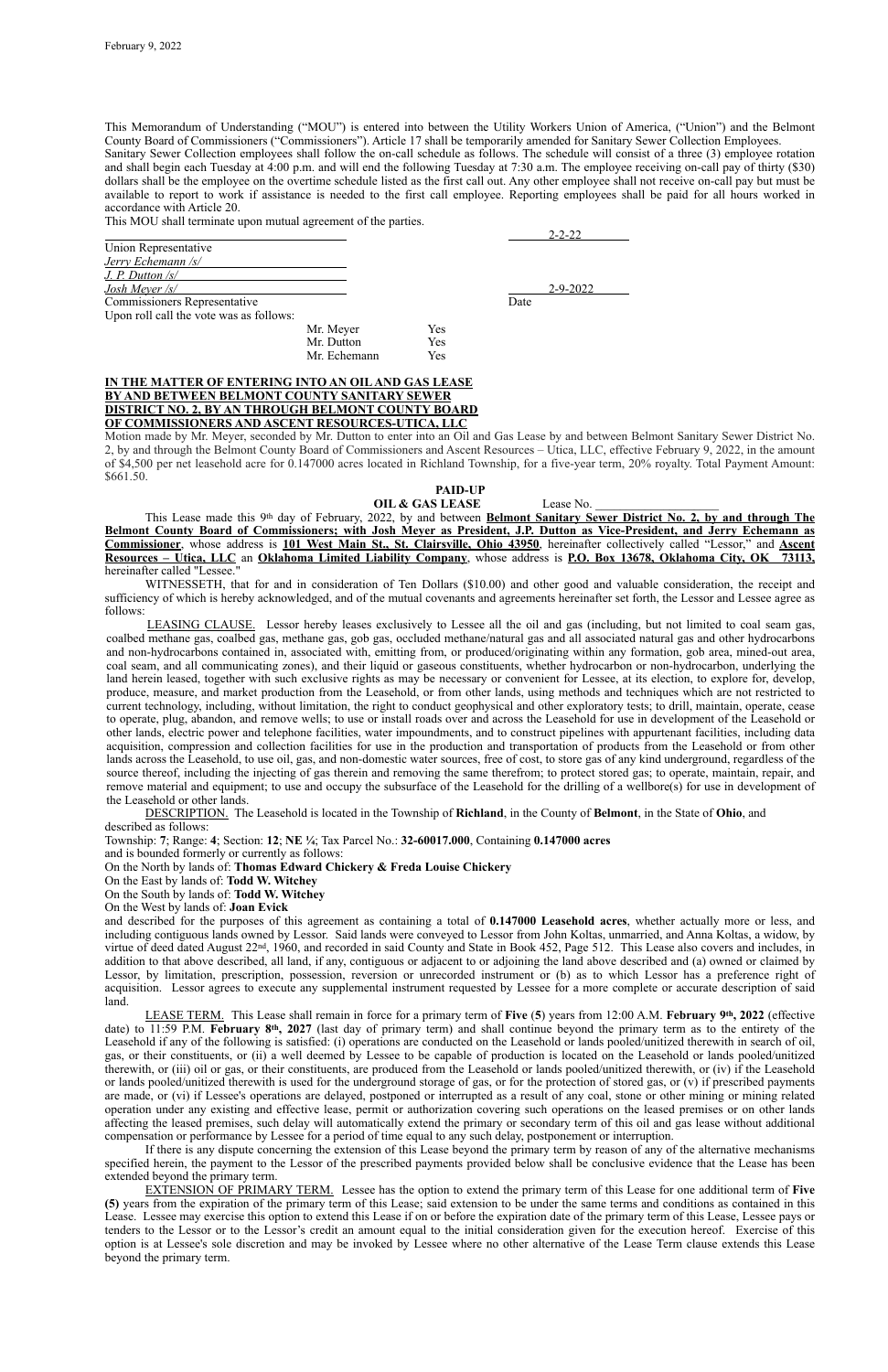# NO AUTOMATIC TERMINATION OR FORFEITURE.

(A) CONSTRUCTION OF LEASE: The language of this Lease (including, but not limited to, the Lease Term and Extension of Term clauses) shall never be read as language of special limitation. This Lease shall be construed against termination, forfeiture, cancellation or expiration and in favor of giving effect to the continuation of this Lease where the circumstances exist to maintain this Lease in effect under any of the alternative mechanisms set forth above. In connection therewith, (i) a well shall be deemed to be capable of production if it has the capacity to produce a profit over operating costs, without regard to any capital costs to drill or equip the well, or to deliver the oil or gas to market, and (ii) the Lessee shall be deemed to be conducting operations in search of oil or gas, or their constituents, if the Lessee is engaged in geophysical and other exploratory work including, but not limited to, activities to drill an initial well, to drill a new well, or to rework, stimulate, deepen, sidetrack, frac, plug back in the same or different formation or repair a well or equipment on the Leasehold or any lands pooled/unitized therewith (such activities shall include, but not be limited to, performing any preliminary or preparatory work necessary for drilling, conducting internal technical analysis to initiate and/or further develop a well, obtaining permits and approvals associated therewith and may include reasonable gaps in activities provided that there is a continuum of activities showing a good faith effort to develop a well or that the cessation or interruption of activities was beyond the control of Lessee, including interruptions caused by the acts of third parties over whom Lessee has no control or regulatory delays associated with any approval process required for conducting such activities).

(B) LIMITATION OF FORFEITURE: This Lease shall never be subject to a civil action or proceeding to enforce a claim of termination, cancellation, expiration or forfeiture due to any action or inaction by the Lessee, including, but not limited to making any prescribed payments authorized under the terms of this Lease, unless the Lessee has received written notice of Lessor's demand and thereafter fails or refuses to satisfy or provide justification responding to Lessor's demand within 60 days from the receipt of such notice. If Lessee timely responds to Lessor's demand, but in good faith disagrees with Lessor's position and sets forth the reasons therefore, such a response shall be deemed to satisfy this provision, this Lease shall continue in full force and effect and no further damages (or other claims for relief) will accrue in Lessor's favor during the pendency of the dispute, other than claims for payments that may be due under the terms of this Lease.

PAYMENTS TO LESSOR. In addition to the bonus paid by Lessee for the execution hereof, Lessee covenants to pay Lessor, proportionate to Lessor's percentage of ownership, as follows:

(A) DELAY RENTAL: To pay Lessor as Delay Rental, after the first year, at the rate of five dollars (\$5.00) per net acre per year payable in advance. **The parties hereto agree that this is a Paid-Up Lease with no further Delay Rental and/or Delay in Marketing payments due to Lessor during the primary term hereof.**

(B) ROYALTY: For all oil and gas substances that are produced and sold from the lease premises, Lessor shall receive as its royalty **Twenty** (**20%**) percent of the sales proceeds actually received by Lessee from the sale of such production, less this same percentage share of all post production costs, as defined below, and less this same percentage share of all production, severance and ad valorem taxes. As used in this provision, post production costs shall mean (i) all losses of produced volumes (whether by use as fuel, line loss, flaring, venting or otherwise) and (ii) all costs actually incurred by Lessee from and after the wellhead to the point of sale, including, without limitation, all gathering, dehydration, compression, treatment, processing, marketing and transportation costs incurred in connection with the sale of such production. For royalty calculation purposes, Lessee shall never be required to adjust the sales proceeds to account for the purchaser's costs or charges downstream from the point of sale. Lessee may withhold Royalty payment until such time as the total withheld exceeds fifty dollars (\$50.00).

(C) DELAY IN MARKETING: In the event that Lessee drills a well on the Leasehold or lands pooled/unitized therewith that is awaiting completion (including, without limitation, hydraulic fracture stimulation), or that Lessee deems to be capable of production, but does not market producible gas, oil, or their constituents therefrom and there is no other basis for extending this Lease, Lessee shall pay after the primary term and until such time as marketing is established (or Lessee surrenders the Lease) a Delay in Marketing payment equal in amount and frequency to the annual Delay Rental payment, and this Lease shall remain in full force and effect to the same extent as payment of Royalty.

(D) SHUT-IN: In the event that production of oil, gas, or their constituents is interrupted and not marketed for a period of twelve (12) months, and there is no producing well on the Leasehold or lands pooled/unitized therewith, Lessee shall, after the primary term, as Royalty for constructive production, pay a Shut-in Royalty within ninety (90) days from the end of the continuous twelve (12) month Shut-in period, equal in amount and frequency to the annual Delay Rental payment until such time as production is re-established (or lessee surrenders the Lease) and this Lease shall remain in full force and effect. During Shut-in, Lessee shall have the right to rework, stimulate, or deepen any well on the Leasehold or to drill a new well on the Leasehold in an effort to re-establish production, whether from an original producing formation or from a different formation. In the event that the production from the only producing well on the Leasehold is interrupted for a period of less than twelve (12) months, this Lease shall remain in full force and effect without payment of Royalty or Shut-in Royalty.

 (E) DAMAGES: Lessee will remove unnecessary equipment and materials and reclaim all disturbed lands at the completion of activities, and Lessee agrees to repair any damaged improvements to the land and pay for the loss of growing crops or marketable timber.

(F) MANNER OF PAYMENT: Lessee shall make or tender all payments due hereunder by check, payable to Lessor, at Lessor's last known address, and Lessee may withhold any payment pending notification by Lessor of a change in address. Payment may be tendered by mail or any comparable method (e.g., Federal Express), and payment is deemed complete upon mailing or dispatch. Where the due date for any payment specified herein falls on a holiday, Saturday or Sunday, payment tendered (mailed or dispatched) on the next business day is timely.

(G) CHANGE IN LAND OWNERSHIP: Lessee shall not be bound by any change in the ownership of the Leasehold until furnished with such documentation as Lessee may reasonably require. Pending the receipt of documentation, Lessee may elect either to continue to make or withhold payments as if such a change had not occurred.

(H) TITLE: If Lessee receives evidence that Lessor does not have title to all or any part of the rights herein leased, Lessee may immediately withhold payments that would be otherwise due and payable hereunder to Lessor until the adverse claim is fully resolved. Lessor represents and warrants that there is no existing oil and gas lease which is presently in effect covering the Leasehold.

(I) LIENS: Lessee may at its option pay and discharge any past due taxes, mortgages, judgments, or other liens and encumbrances on or against any land or interest included in the Leasehold; and Lessee shall be entitled to recover from the debtor, with legal interest and costs, by deduction from any future payments to Lessor or by any other lawful means. In the event the leased lands are encumbered by a prior mortgage, then, notwithstanding anything contained herein to the contrary, Lessee shall have the right to suspend the payment of any royalties due hereunder, without liability for interest, until such time as Lessor obtains at its own expense a subordination of the mortgage in a form

acceptable to Lessee.

(J) CHARACTERIZATION OF PAYMENTS: Payments set forth herein are covenants, not special limitations, regardless of the manner in which these payments may be invoked. Any failure on the part of the Lessee to timely or otherwise properly tender payment can never result in an automatic termination, expiration, cancellation, or forfeiture of this Lease. Lessor recognizes and acknowledges that oil and gas lease payments, in the form of rental, bonus and royalty, can vary depending on multiple factors and that this Lease is the product of good faith negotiations. Lessor hereby agrees that the payment terms, as set forth herein, and any bonus payments paid to Lessor constitute full consideration for the Leasehold. Lessor further agrees that such payment terms and bonus payments are final and that Lessor will not seek to amend or modify the lease payments, or seek additional consideration based upon any differing terms which Lessee has or will negotiate with any other lessor/oil and gas owner.

(K) PAYMENT REDUCTIONS: If Lessor owns a lesser interest in the oil or gas than the entire undivided fee simple estate, then the rentals (except for Delay Rental payments as set forth above), royalties, shut-in royalties and other payments hereunder shall be paid to Lessor only in the proportion which Lessor's interest bears to the whole and undivided fee.

UNITIZATION AND POOLING. Lessor grants Lessee the right to pool, unitize, or combine all or parts of the Leasehold with other lands, whether contiguous or not contiguous, leased or unleased, whether owned by Lessee or by others, at a time before or after drilling to create drilling or production units either by contract right or pursuant to governmental authorization. Pooling or unitizing in one or more instances shall not exhaust Lessee's pooling and unitizing rights hereunder, and Lessee is granted the right to change the size, shape, and conditions of operation or payment of any unit created. Lessor agrees to accept and receive out of the production or the revenue realized from the production of such unit, such proportional share of the Royalty from each unit well as the number of Leasehold acres included in the unit bears to the total number of acres in the unit. Otherwise, as to any part of the unit, drilling, operations in preparation for drilling, production, or shut-in production from the unit, or payment of Royalty, Shut-in Royalty, Delay in Marketing payment or Delay Rental attributable to any part of the unit (including non-Leasehold land) shall have the same effect upon the terms of this Lease as if a well were located on, or the subject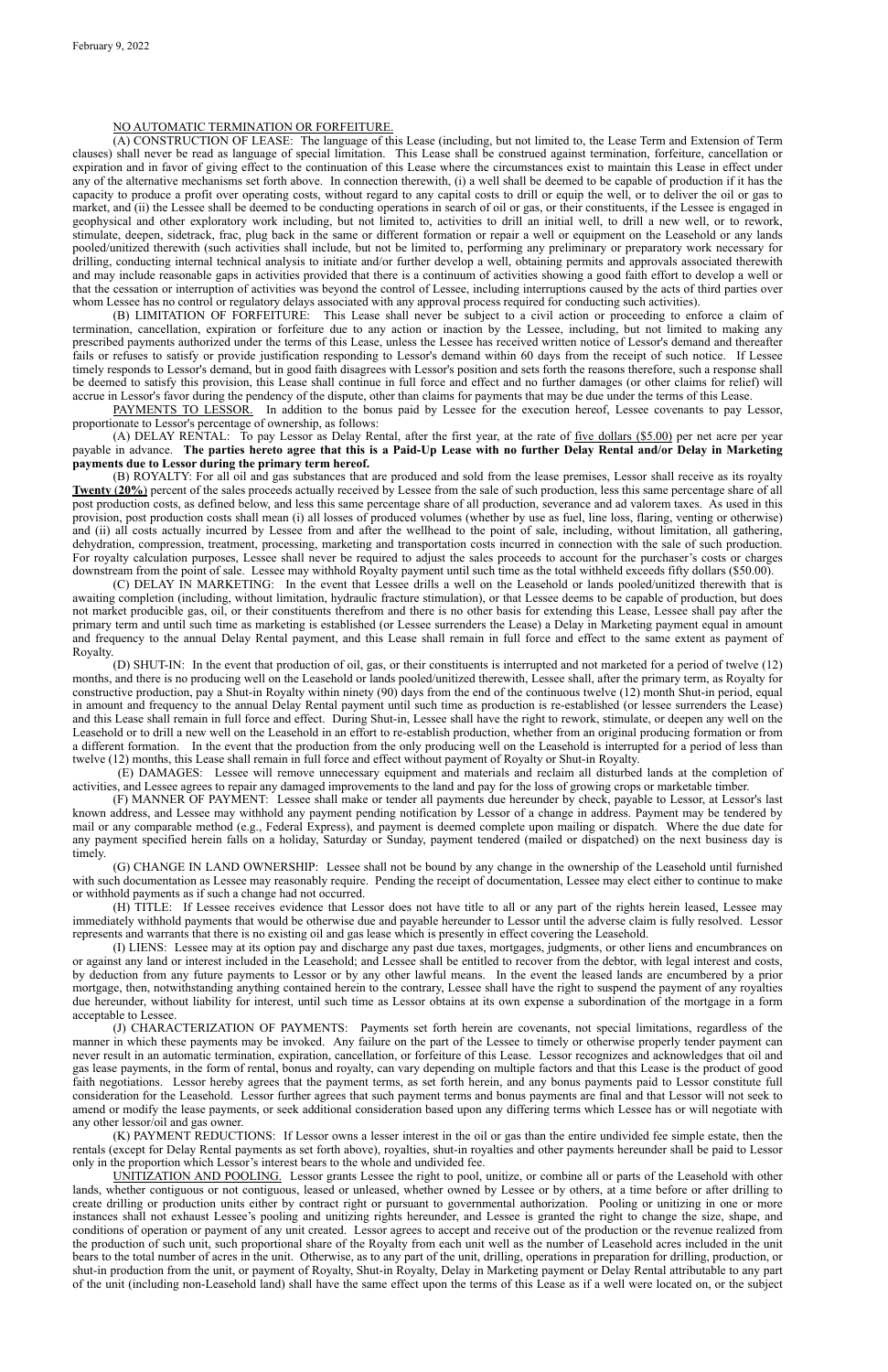activity attributable to, the Leasehold. In the event of conflict or inconsistency between the Leasehold acres ascribed to the Lease, and the local property tax assessment calculation of the lands covered by the Lease, or the deeded acreage amount, Lessee may, at its option, rely on the latter as being determinative for the purposes of this paragraph.

OPERATIONS. If at the expiration of the primary term, oil or gas is not being produced on the leased premises or lands pooled or unitized therewith, but Lessee has commenced operations on the leased premises or acreage pooled or unitized therewith in search of oil, gas, or their constituents or has completed a dry hole thereon within one hundred eighty (180) days prior to the end of the primary term, this lease shall remain in force so long as operations on said well, or operations on any additional well, are prosecuted with no cessation of more than one hundred eighty (180) consecutive days or such other time as reasonably necessary so long as Lessee conducts such operations in good faith and with due diligence and, if they result in the production of oil or gas, so long thereafter as oil or gas is produced from the leased premises, or upon lands pooled or unitized therewith. Furthermore, if on or after the expiration of the primary term Lessee should drill a dry hole or holes thereon or, if after the discovery of oil or gas, the production thereof should cease from any cause, this lease shall not terminate if Lessee commences operations on the leased premises or lands pooled or unitized therewith in search of oil, gas, or their constituents within one hundred eighty (180) days from the date of completion of a dry hole or cessation of production or such other time as reasonably necessary so long as Lessee conducts such operations in good faith and with due diligence.

FACILITIES. Lessee shall not drill a well on the Leasehold within 200 feet of any structure located on the Leasehold without Lessor's written consent. Lessor shall not erect any building or structure, or plant any trees within 200 feet of a well or within 25 feet of a pipeline without Lessee's written consent. Lessor shall not improve, modify, degrade, or restrict roads and facilities built by Lessee without Lessee's written consent.

CONVERSION TO STORAGE. Lessee is hereby granted the right to convert the Leasehold or lands pooled/unitized therewith to gas storage. At the time of conversion, Lessee shall pay Lessor's proportionate part for the estimated recoverable gas remaining in any well drilled pursuant to this Lease using methods of calculating gas reserves as are generally accepted by the natural gas industry and, in the event that all wells on the Leasehold and/or lands pooled/unitized therewith have permanently ceased production, Lessor shall be paid a Conversion to Storage payment in an amount equal to Delay Rental for as long thereafter as the Leasehold or lands pooled/unitized therewith is/are used for gas storage or for protection of gas storage; such Conversion to Storage payment shall first become due upon the next ensuing Delay Rental anniversary date. The use of any part of the Leasehold or lands pooled or unitized therewith for the underground storage of gas, or for the protection of stored gas will extend this Lease beyond the primary term as to all rights granted by this Lease, including but not limited to production rights, regardless of whether the production and storage rights are owned together or separately.

DISPOSAL AND INJECTION WELLS. Lessor hereby grants to Lessee the right to drill wells and/or re-enter existing wells, including necessary location, roadway and pipeline easements and rights of way, on any part of the Leasehold or lands pooled or unitized therewith for the disposal and/or injection into any subsurface strata, other than a potable water strata, of air, gas, brine, completion and production fluids, waste water and any hydrocarbon related substances from any source, including, but not limited to wells on the Leasehold or lands pooled or unitized therewith or from properties and lands outside the Leasehold or lands pooled or unitized therewith, and to conduct all operations as may be required, for so long as necessary and required by Lessee for purposes as herein provided. If, at the expiration of the primary term, Lessee is disposing and/or injecting into any subsurface strata underlying the Leasehold or lands pooled or unitized therewith or conducting operations for such disposal and/or injection and this lease is not being maintained by any other provision contained herein and no other payments are being made to Lessor as prescribed hereunder, Lessee shall pay to Lessor the sum of one thousand dollars (\$1,000.00) per year, proportionately reduced to Lessor's ownership in the Leasehold and surface as it bears to the full and undivided estate, beginning on the next anniversary date of this Lease and said payment and term of this Lease, insofar as to terms and provisions contained herein applicable to disposal and injection wells, shall continue annually thereafter for so long as necessary and required by Lessee for purposes as herein provided and until all disposal and/or injection wells located on the Leasehold or on lands pooled or unitized therewith are plugged and abandoned. Lessor agrees that if required by Lessee, regulatory agency or governmental authority having jurisdiction, Lessor shall enter a separate Disposal and Injection Agreement with Lessee for the purposes as herein provided.

TITLE AND INTERESTS. Lessor hereby warrants generally and agrees to defend title to the Leasehold and covenants that Lessee shall have quiet enjoyment hereunder and shall have benefit of the doctrine of after acquired title. Should any person having title to the Leasehold fail to execute this Lease, the Lease shall nevertheless be binding upon all persons who do execute it as Lessor.

LEASE DEVELOPMENT. There is no implied covenant to drill, prevent drainage, further develop or market production within the primary term or any extension of term of this Lease. There shall be no Leasehold forfeiture, termination, expiration or cancellation for failure to comply with said implied covenants. Provisions herein, including, but not limited to the prescribed payments, constitute full compensation for the privileges herein granted.

COVENANTS. This Lease and its expressed or implied covenants shall not be subject to termination, forfeiture of rights, or damages due to failure to comply with obligations if compliance is effectively prevented by federal, state, or local law, regulation, or decree, or the acts of God and/or third parties over whom Lessee has no control.

RIGHT OF FIRST REFUSAL. If at any time within the primary term of this Lease or any continuation or extension thereof, Lessor receives any bona fide offer, acceptable to Lessor, to grant an additional lease which will take effect upon expiration of this Lease ("Top Lease") covering all or part of the Leasehold, Lessee shall have the continuing option by meeting any such offer to acquire a Top Lease on equivalent terms and conditions. Any offer must be in writing and must set forth the proposed Lessee's name, bonus consideration and royalty consideration to be paid for such Top Lease, and include a copy of the lease form to be utilized reflecting all pertinent and relevant terms and conditions of the Top Lease. Lessee shall have fifteen (15) days after receipt from Lessor of a complete copy of any such offer to advise Lessor in writing of its election to enter into an oil and gas lease with Lessor on equivalent terms and conditions. If Lessee fails to notify Lessor within the aforesaid fifteen (15) day period of its election to meet any such bona fide offer, Lessor shall have the right to accept said offer. Any Top Lease granted by Lessor in violation of this provision shall be null and void.

ARBITRATION. In the event of a disagreement between Lessor and Lessee concerning this Lease or the associated Order of Payment, performance thereunder, or damages caused by Lessee's operations, the resolution of all such disputes shall be determined by arbitration in accordance with the rules of the American Arbitration Association. Arbitration shall be the exclusive remedy and cover all disputes, including but not limited to, the formation, execution, validity and performance of the Lease and Order of Payment. All fees and costs associated with the arbitration shall be borne equally by Lessor and Lessee.

ENTIRE CONTRACT. The entire agreement between Lessor and Lessee is embodied herein and in the associated Order of Payment (if any). No oral warranties, representations, or promises have been made or relied upon by either party as an inducement to or modification of this Lease.

TITLE CURATIVE. Lessor agrees to execute consents, affidavits, ratifications, amendments, permits and other instruments as Lessee may request to carry out the purpose of this lease, including without limitation, applications necessary to obtain driveway entrance permits, and approvals of drilling or production units which Lessee may seek to form pursuant to governmental authorization.

SURRENDER. Lessee, at any time, and from time to time, may surrender and cancel this Lease as to all or any part of the Leasehold by recording a Surrender of Lease and thereupon this Lease, and the rights and obligations of the parties hereunder, shall terminate as to the part so surrendered; provided, however, that upon each surrender as to any part of the Leasehold, Lessee shall have reasonable and convenient easements for then existing wells, pipelines, pole lines, roadways and other facilities on the lands surrendered.

SUCCESSORS. All rights, duties, and liabilities herein benefit and bind Lessor and Lessee and their heirs, successors, and assigns.

FORCE MAJEURE. All express or implied covenants of this Lease shall be subject to all applicable laws, rules, regulations and orders. When drilling, reworking, production or other operations hereunder, or Lessee's fulfillment of its obligations hereunder are prevented or delayed by such laws, rules, regulations or orders, or by inability to obtain necessary permits, equipment, services, material, water, electricity, fuel, access or easements, or by fire, flood, adverse weather conditions, war, sabotage, rebellion, insurrection, riot, strike or labor disputes, other Acts of God, or by inability to obtain a satisfactory market for production or failure of purchasers or carriers to take or transport such production, or by any other cause not reasonably within Lessee's control, this Lease shall not terminate, in whole or in part, because of such prevention or delay, and, at Lessee's option, the period of such prevention or delay shall be added to the term hereof. Lessee shall not be liable in damages for breach of any express or implied covenants of this Lease for failure to comply therewith, if compliance is prevented by, or failure is the result of any applicable laws, rules, regulations or orders or operation of force majeure. If this Lease is the subject matter of any lawsuit, arbitration proceeding, or other action, then this Lease shall not expire during the pendency of such lawsuit, arbitration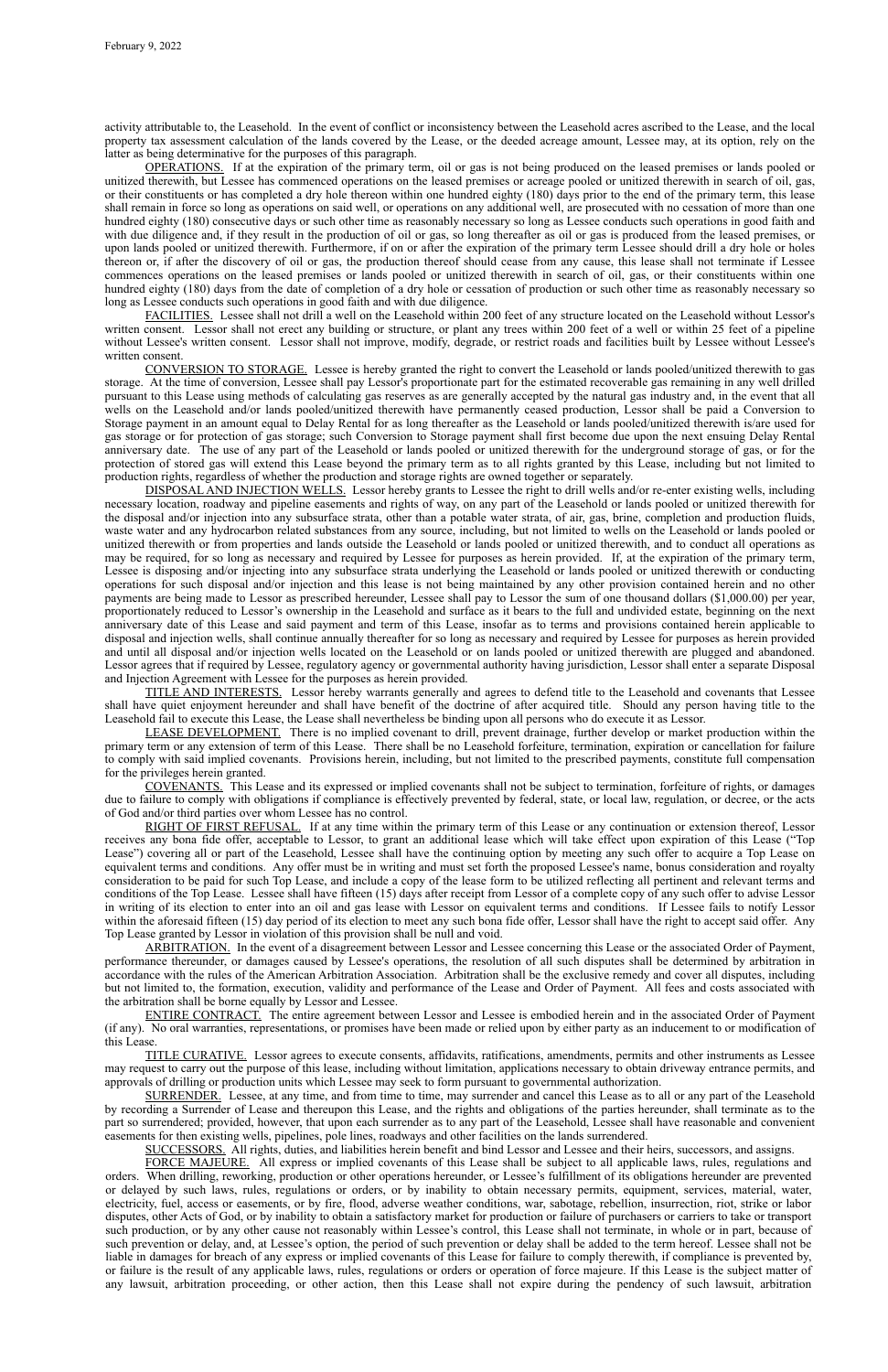proceeding, or other action, or any appeal thereof, and the period of the lawsuit, arbitration proceeding, or other action, and any appeal thereof, shall be added to the term of this Lease.

SEVERABILITY. This Lease is intended to comply with all applicable laws, rules, regulations, ordinances and governmental orders. If any provision of this Lease is held by a court of competent jurisdiction to be invalid, void, or unenforceable, the remaining provisions shall survive and continue in full force and effect to the maximum extent allowed by law. If a court of competent jurisdiction holds any provision of this Lease invalid, void, or unenforceable under applicable law, the court shall give the provision the greatest effect possible under the law and modify the provision so as to conform to applicable law if that can be done in a manner which does not frustrate the purpose of this Lease.

COUNTERPARTS. This Lease may be executed in one or more counterparts, each of which will be deemed to be an original copy of this Lease and all of which, when taken together, will be deemed to constitute one and the same agreement.

IN WITNESS WHEREOF, Lessor hereunto sets hand and seal.

*Josh Meyer /s/* **Josh Meyer, President** *J. P. Dutton /s/* **J.P. Dutton, Vice-President** *Jerry Echemann /s/* **Jerry Echemann, Commissioner APPROVED AS TO FORM** *David K. Liberati /s/ Assist. P. A.* **PROSECUTING ATTORNEY**

# **EXHIBIT "A"**

This Exhibit "A" is attached to and made a part of that certain Oil and Gas Lease dated February 9th, 2022, by and between **Belmont Sanitary Sewer District No. 2, by and through The Belmont County Board of Commissioners; with Josh Meyer as President, J.P. Dutton as Vice-President, and Jerry Echemann as Commissioner**, as Lessor(s), and **Ascent Resources – Utica, LLC** an **Oklahoma Limited Liability Company**, as Lessee ("Lease"), to wit:

In the event any of the terms and conditions contained in this Exhibit "A" alter, conflict with, or are inconsistent with any of the terms and conditions contained in the printed form to which this Exhibit "A" is attached, the terms and conditions contained in this Exhibit "A" shall be controlling.

Any capitalized terms in this Exhibit "A", which are not defined in this Exhibit "A," shall have the meaning given to such terms in the printed form to which Exhibit "A" is attached.

- 1. *Compliance.* Lessee's operations under said land shall comply with all applicable federal and state regulations.
- 2. *No Surface Rights.* Notwithstanding any language to the contrary contained in the Lease or this Exhibit "A", Lessor does not grant and Lessee does not acquire any surface rights. Lessee shall not conduct any Surface Operations on, or use the surface of, the Leasehold except where and as agreed to in a separate, written agreement signed by the parties. Surface Operations shall include by way of example and not of limitation any use of the Leasehold for a well site, staging area, surface or subsurface waterlines, surface or subsurface pipelines, roads, water impoundments, telephone, electric power lines, structures, machinery, gates, meters, regulators, tools, appliances, materials and other equipment, or as a site for equipment, tanks, tank batteries, separators, compressors, dehydrators, gas treatment facilities, processing facilities, or other facilities. The parties agree that no language in the Lease or attached Exhibit "A" shall give the Lessee any right to conduct surface activities on the Leasehold.
- 3. *No Storage Rights.* Notwithstanding anything herein contained to the contrary, Lessee agrees the herein described Leasehold shall not be used for the purpose of gas storage as defined by the Federal Energy Regulatory Commission. Any reference to gas storage contained in this Lease is hereby deleted. If Lessor wishes to enter into an agreement regarding gas storage using the Leasehold with a third party, Lessor shall first give Lessee written notice of the identity of the third party, the price or the consideration for which the third party is prepared to offer, the effective date and closing date of the transaction and any other information respecting the transaction which Lessee believes would be material to the exercise of the offering. Lessor does hereby grant Lessee the first option and right to purchase the gas storage rights by matching and tendering to the Lessor any third party's offering within 30 days of receipt of notice from Lessor.
- 4. *Disposal Wells.* Lessee is not granted any right whatsoever to use the Leasehold, or any portion thereof, for construction and/or operation of any disposal well, injection well, or the construction and/or operation of water disposal facilities. Lessor does not grant and Lessee does not acquire any right to use any portion of the Leasehold for the disposal of any type of foreign matter or material or any drainage, saltwater, brine, or waste, including without limitation any industrial, municipal, hazardous, or radioactive waste. The right to dispose of or inject any waste products, including, but not limited to, waste water and/or brine on or below the Leasehold is specifically excluded from this Lease.
- 5. *Oil and Gas Only.* This Lease shall cover only oil and gas, casinghead gas, casinghead gasoline and other gases and their respective constituent vapors, liquid or gaseous hydrocarbons (but no coalbed methane) that may be produced in association therewith through the well bore. All other minerals including, but not limited to, lignite, coal, uranium, other fissionable material, geothermal energy, sulphur, gravel, rock, stone, copper and metallic ores are not included in this Lease.
- 6. *Formations Granted.* Lessor reserves all oil, gas and other mineral rights from the surface to the top of the Queenston Shales, other than such rights allowed to Lessee to drill through such reserved portions as are necessary for Lessee to have access to the Queenston Shales and below. This Lease shall only cover formations below the Queenston Shales, including but not limited to the Utica and Point Pleasant formations.
- 7. *Leasehold Identification.* Notwithstanding any other provision in the Lease, including that provision being what is commonly known in lease terminology as a "Mother Hubbard Clause," it is understood and agreed that the Lease is valid only as to the specific parcels described and identified in the Lease. This Lease does not include any parcels adjacent or contiguous to the land described in the Lease which are not specifically described in the Lease. If a survey or an examination of real property records should reveal that the parcels identified in the Lease contain more than 0.2398 acres, the Lease will include such additional acreage and Lessee shall pay Lessor a bonus payment thereon.
- 8. *Lease Term.* This Lease shall continue beyond the primary term only for as long as oil, gas or other liquid hydrocarbons are produced in paying quantities from the Leasehold (or lands pooled or unitized therewith) or Lessee is conducting Operations in search of oil and gas under the Leasehold with no cessation of more than ninety (90) consecutive days. If there is a dispute concerning the extension of the Lease beyond the primary term, payments to the Lessor shall not be conclusive evidence that the Lease has extended beyond the primary term.
- 9. *Operations.* "Operations" shall mean only (a) the production of oil, gas or other liquid hydrocarbons in paying quantities subsequent to drilling or (b) the actual drilling, completing, stimulating, reworking, recompleting, deepening, plugging back or repairing of a well in search for or in an endeavor to obtain production of oil or gas, conducted in good faith and with due diligence. Operations in search of oil, gas and their constituents shall be deemed to commence when the top hole is spud, i.e., the drill bit has hit the ground.
- 10. *Gross Royalty.* The Lessee covenants and agrees to pay the Lessor, for all oil, gas, associated hydrocarbons, and marketable byproducts produced from the Leasehold, a royalty equal to twenty percent (20.0%) of the gross proceeds of all oil and gas, and all of their liquid and gaseous constituents produced from or on the Leasehold and sold by Lessee in an arms-length transaction with an unaffiliated bona fide purchaser. It is the intent of the parties hereto that the royalty to be paid is based on the gross proceeds paid to Lessee by an independent third party. The royalty set forth in this Lease shall apply to all oil and gas, and all of their liquid and gaseous constituents, in, on and underneath the Leasehold, including but not limited to natural gas liquids (including but not limited to ethane, pentane, propane, butane and natural gasoline), casinghead gas, condensate, oil and/or other hydrocarbon byproducts removed or recovered from the Leasehold or lands pooled/unitized therewith. For purposes of this Lease, "gross proceeds" means the total consideration paid to Lessee for oil and gas, and all of their liquid and gaseous constituents, produced from the Leasehold free and clear of all costs and expenses. Lessee and Lessor agree that royalties accruing to Lessor under this Lease shall be paid without deduction, directly or indirectly, of any pre-production or post-production costs and/or expenses including but not limited to those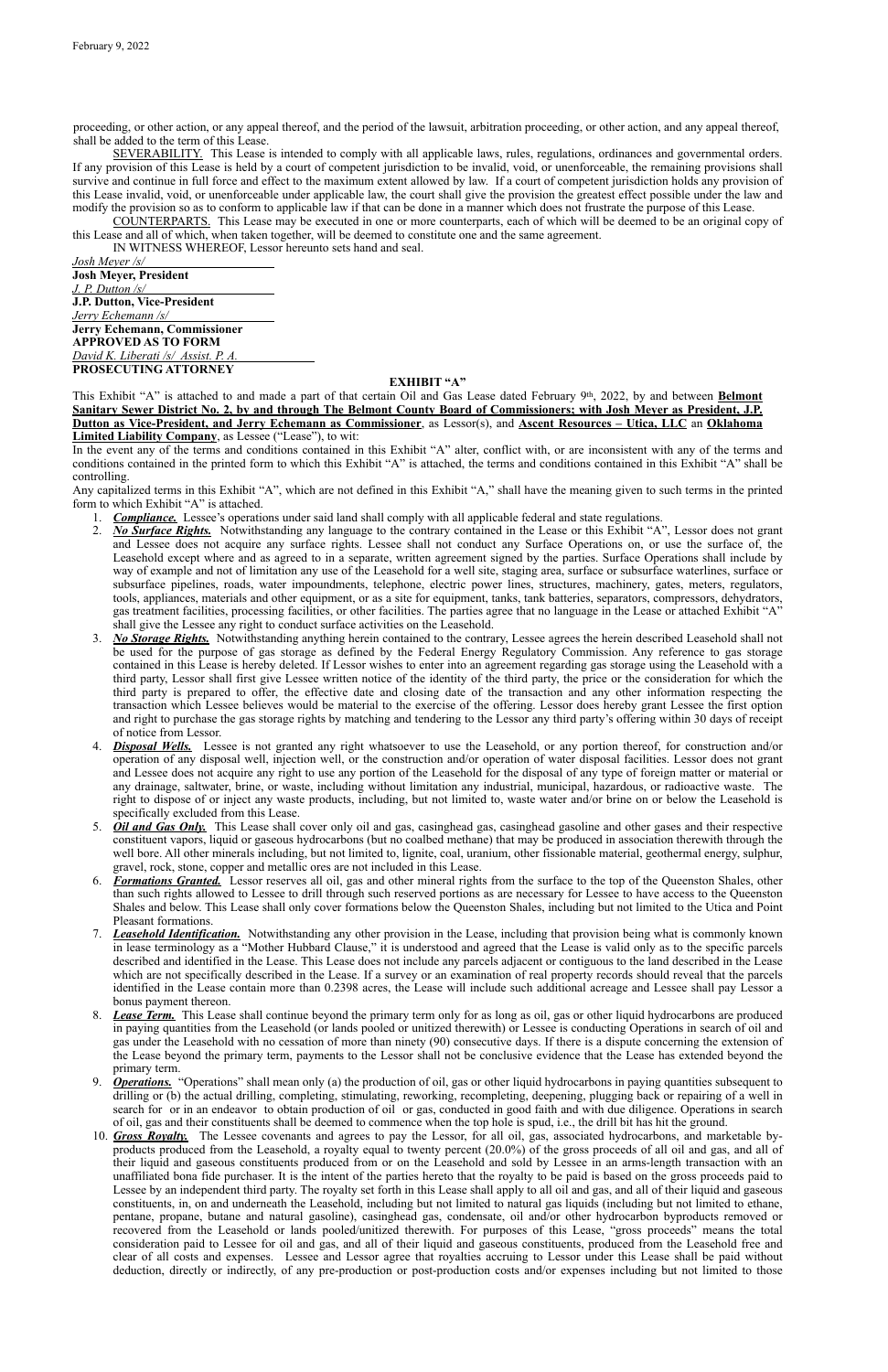relating to producing, gathering, storing, dehydrating, compressing, processing, separating, fractionating, treating, transporting, stabilizing and marketing the oil, gas and other products produced hereunder.

All royalties that may become due hereunder shall commence to be paid on the first well completed on the Leasehold within one hundred-twenty (120) days after the first day of the month following the month during which any well is completed and commences production into a pipeline or oil into transport for sale of such production. On each subsequent well, royalty payments must commence within one hundred- twenty (120) days after the first day of the month following the month during which any well is completed and commences production into a pipeline for sale or oil into transport of such production. Thereafter, all royalties on oil shall be paid to Lessor on or before the last day of the second month following the month of production, and all royalties on gas shall be paid to Lessor on or before the last day of the third month following the month of production. Royalties not paid when due shall bear interest at the prime rate as published by the Wall Street Journal as of the date payment is first due, plus two and a half percent (2.5%) per annum.

#### *11. Pugh Clause.*

a) Horizontal Pugh Clause: As to any Leasehold acreage which is not included within a drilling or production unit at the expiration of the primary term or any extension thereof, this Lease shall automatically terminate and be of no further force or effect as to such acreage.

b) Vertical Pugh Clause: At the end of the primary term, including any extension of the primary term, this Lease shall terminate as to all strata, depths and horizons under each drilling or production unit lying more than two hundred (200) feet below the stratigraphic equivalent of the base (bottom) of the deepest formation from which production of oil or gas in paying quantities is being maintained (or, in the case of a shut-in gas well, can be maintained).

- 12. *Limitation of Forfeiture.* In the event Lessor considers that Lessee has breached this Lease or that Lessee has not complied with its obligations hereunder, both express and implied, including the non-payment of royalty or rent, Lessor shall notify Lessee in writing, setting out specifically in what respects Lessee is in default or Lessee has breached this Lease. Lessee shall then have thirty (30) days after date of receipt of said notice within which to meet or commence to meet all or any part of the breaches alleged by Lessor, or to correct any default. The service of said notice shall be precedent to the bringing of any claim or action by Lessor on this Lease for any cause, and no such claim or action shall be brought until the lapse of thirty (30) days after service of such notice on Lessee. Neither the service of said notice nor the doing of any acts by Lessee aimed to meet all or any of the alleged breaches or the default shall be deemed an admission or presumption that Lessee has failed to perform all of its obligations hereunder. Upon breach or default by Lessee, Lessor shall be entitled to exercise any and all remedies available at law, in equity or otherwise, each such remedy being considered cumulative. No single exercise of any remedy set forth herein shall be deemed an election to forego any other remedy.
- 13. *Signing Bonus.* Lessee agrees to pay Lessor a signing bonus of Four Thousand Five Hundred Dollars (\$4,500.00) for each net acre contained within the Leasehold. This signing bonus shall be paid under the terms set forth in the associated Order of Payment.
- 14. *Extension of the Primary Term.* Lessee has the option to extend the primary term of this Lease for one (1) additional five (5) year period. This option may be exercised by Lessee by notifying Lessor in writing of Lessee's intent to exercise its option and simultaneously therewith paying to Lessor in full, prepaid at any time prior to termination of the primary term, a lease bonus for the 5 year renewal period equal to the Signing Bonus set forth herein. Lessor and Lessee agree that such extension payment shall be based upon the net acres in the Leasehold which are not included in drilling or production units or otherwise being maintained by other provisions in the Lease at the expiration of the primary term.
- 15. *Taxes.* Lessor shall pay all Ad Valorem taxes on the property covered by this Lease, except to the extent of any increase in Ad Valorem taxes attributable solely to Lessee's operations under this Lease. Lessee shall pay all Ad Valorem taxes which are attributable solely to Lessee's operations under this Lease. In the event Ad Valorem taxes under the tax and assessment structure in effect on the signing of this Lease pertaining or attributable to the lands covered by this lease are increased by reason of Lessee's operations relating to the Leasehold, Lessee shall be solely responsible for paying the amount of such increase in taxes and shall reimburse Lessor for the amount of such increase within 30 days after receiving from Lessor written documentation supporting such increase. Despite anything to the contrary, Lessee shall be responsible for payment of all severance taxes associated with production of oil and gas under this Lease, but shall withhold from Lessor's royalty payments, the portion of severance taxes attributable to Lessor's royalty share if Lessee pays Lessor's share on Lessor's behalf. Lessee agrees to pay for any CAUV recoupment incurred by Lessor as a result of Lessee's operations under this Lease, but any such payment shall be based only upon the acreage actually disturbed by Lessee. Subsequent to the execution of this Lease, if there is a change in the Ohio tax code that provides for an increase in severance taxes or other taxes attributable to or resulting from oil and gas production form the Leasehold, Lessor and Lessee agree to abide by the law and pay their proportionate share accordingly.
- 16. *Delay in Marketing.* Notwithstanding anything herein contained to the contrary, Lessee agrees that the "Delay in Marketing" paragraph contained in the Lease is hereby deleted. Any other references to Delay in Marketing that are contained in this Lease are also hereby deleted.
- 17. *Shut-In.* If all wells on the Leasehold capable of producing gas in paying quantities, are shut-in for any reason and gas is not sold or used off the Leasehold (which wells are herein sometimes called a "shut-in" gas well), for longer than sixty (60) consecutive days, Lessee shall pay or tender to Lessor, as shut-in gas well royalty, a yearly sum (payable quarterly or at the end of the shut-in period, whichever first occurs) equal to Fifty Dollars (\$50.00) per net mineral acre until such time as production is reestablished (or Lessee surrenders the Lease) and this Lease shall remain in full force and effect. The first such payment of shut-in gas well royalty is to be made on or before thirty (30) days after the end of the above referenced sixty (60) day period. Succeeding payments may be made annually thereafter on or before the anniversary of the due date of such payment. Notwithstanding the making of such shut-in gas well royalty payments, Lessee shall be and remain under the continuing obligation to (a) use all reasonable efforts to find a market for said gas and to commence or resume marketing same when a market is available, (b) reasonably develop the lands then subject to this Lease, and (c) drill all such wells on the lands then subject to this Lease as may be reasonably necessary to protect same from drainage by wells on adjoining or adjacent lands. It is understood and agreed that this Lease may not be maintained in force for an continuous period of time longer than forty-eight (48) consecutive months, or sixty (60) cumulative months after the expirations of the primary term hereof solely by the provision of the shut-in royalty clause.
- 18. *No Title Warranty.* This Lease is made without warranty of title express, implied or statutory. Lessor makes no representations as to its
	- right, title or interest in the Leasehold, and does not warrant title or agree to defend title to the Leasehold. It shall be Lessee's burden and obligation to assure itself of the quality of title to the Leasehold. All payments made to Lessor under this Lease are non-refundable.
- 19. *Liens Against Lessee.* In the event any lien or encumbrance (except and not including any lien or encumbrance in the nature of a security interest conveyed by Lessee for purposes of financing operations on the Leasehold) is filed against the Leasehold out of or pertaining to the operations by Lessee, Lessee shall within forty-five (45) calendar days following the date such lien or encumbrance is recorded cause such lien or encumbrance to be released from record, and Lessee shall provide Lessor written evidence of such release. Lessee's contention that the lien or encumbrance arises from a bona fide dispute shall not be grounds for Lessee's failure or refusal to remove the lien or encumbrance as required herein.
- 20. *Pooling and Unitization.* Lessee shall have the right to pool, unitize, or combine all or part of the Leasehold with any other contiguous leased lands prior to drilling. The Leasehold shall not be pooled or unitized in a drilling or production unit which shall exceed eighty (80) acres for a vertical well. The Leasehold shall not be pooled or unitized in a drilling or production unit which shall exceed six hundred forty (640) acres for a horizontal well unless the wellbore extends beyond 6,000 feet in horizontal length in the unit in which case the unit shall not exceed twelve hundred and eighty (1280) acres. Lessee shall furnish to Lessor a copy of the declaration of the unit of which any portion of the Leasehold shall be a part, including a copy of all plats, maps, and exhibits to such application or declaration.
- 21. *Implied Covenants.* No language included in this Lease shall have the effect of negating any implied covenant recognized under applicable law and all implied covenants recognized under applicable law shall be included in this Lease.
- 22. *Arbitration.* The paragraph entitled "Arbitration" and any reference to arbitration contained in this Lease shall be deleted in their entirety. In the event of a disagreement between Lessor and Lessee concerning this Lease or any related document, performance thereunder, or damages caused by Lessee's operations, the resolution of all such disputes shall only be determined by arbitration if both parties agree to arbitrate in writing at the time the dispute arises, otherwise the dispute shall be determined by the court of common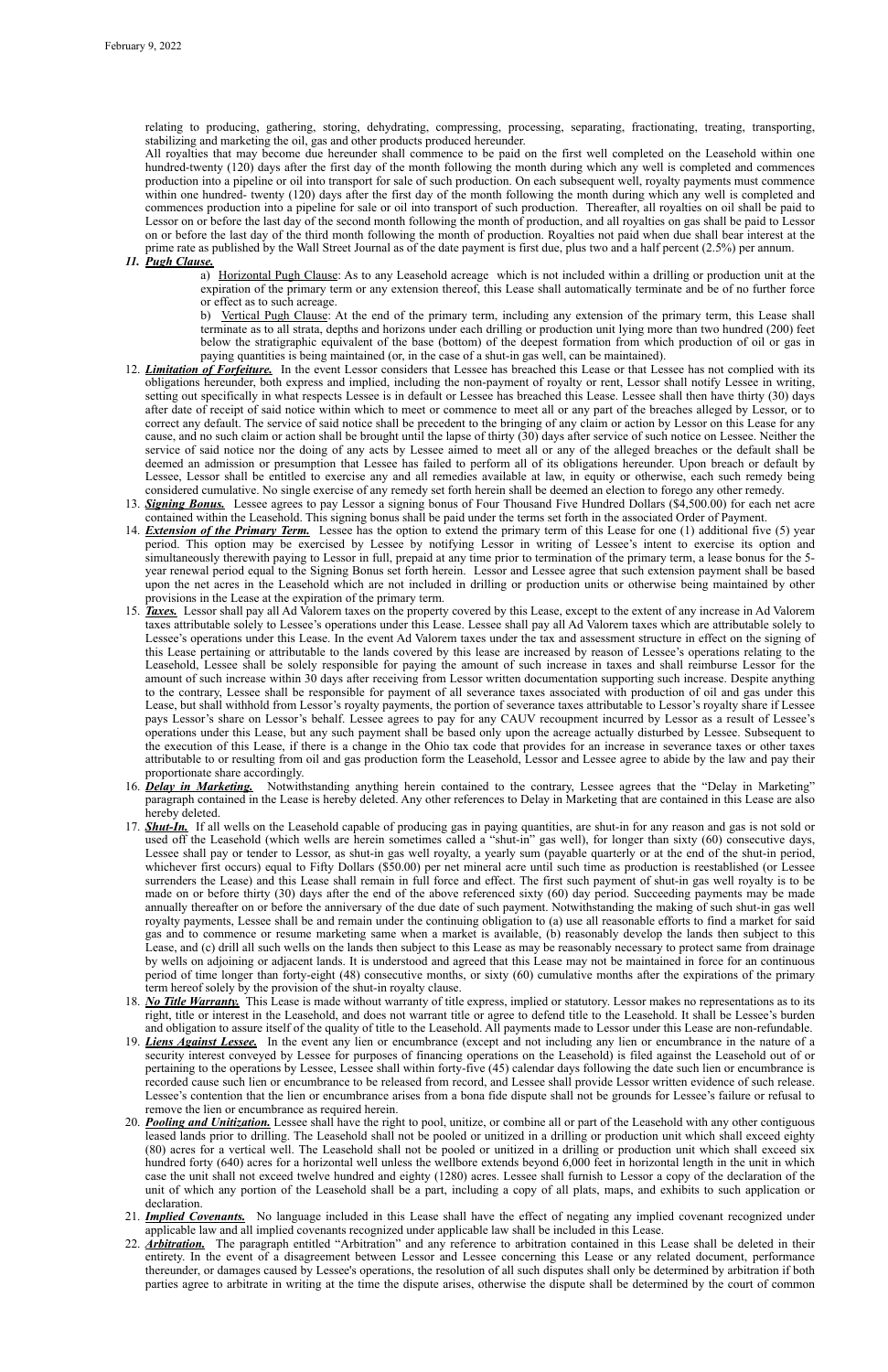pleas in the county in which the Leasehold is located. No language included in this Lease shall have the effect of requiring the parties to resolve any disputes by arbitration. This Lease and all related documents shall be governed by and construed in accordance with the laws of the State of Ohio.

In the event the water quality of such water source(s) is reduced and/or materially and adversely altered or polluted primarily as a result of Lessee's operations, Lessee shall take any and all reasonable steps to restore the water supply to its condition prior to Lessee's operations. During the period of water replacement/remediation, Lessee shall supply Lessor with an adequate supply of potable water consistent with Lessor's use of the damaged water supply prior to Lessee's operation and shall comply with all applicable regulations of the State of Ohio and the Federal government. Lessee shall not be responsible for diminished water quality of Lessor's water source(s) due to causes out of Lessee's control, including but not limited to seasonal variability and drought conditions.

- 23. *Release of Lease.* Upon expiration, surrender or other termination of this Lease as to any portion of the Leasehold, Lessee shall deliver to Lessor, within sixty (60) days after the date of termination, surrender or expiration, a release or other written cancellation of this Lease in recordable form. In the case of a partial release, Lessee shall deliver a plat showing the specific acreage being released and a partial release containing a description of the acreage and depths being released, in form suitable for recording.
- 24. *Assignment.* The rights and estate of any party hereto may be assigned from time to time in whole or in part and as to any horizon, subject to the written consent of the Lessor which shall not be unreasonably withheld. Provided, however, that consent from the Lessor shall not be required in the event of an assignment by Lessee: to an affiliate, subsidiary, or internal partner, joint venture partners or in consequence of a merger or amalgamation. Lessee shall notify Lessor of such assignment and furnish Lessor a true copy of any assignment. All of the covenants, obligations, and considerations of this Lease shall extend to and be binding upon the parties hereto, their heirs, successors, assigns, and successive assigns. No assignment by Lessee (or any assignee of Lessee) of all or any part of or interest in this Lease shall relieve Lessee (or any assignee of Lessee) of any liability for breach of any covenant, warranty or other obligation of Lessee hereunder, whether theretofore or thereafter accrued. Each assignee of all or any portion of the rights of Lessee hereunder agrees to be bound by the provisions of this Lease to the same extent as if such assignee were an original party to this Lease. If the Lessor or any of the Lessor's successors or assigns requests a full executed copy of the Lease from the Lessee, or its successors or assigns, then such copy (including Exhibit "A") shall be provided to such party so requesting within thirty (30) days of the request being made.
- 25. *Force Majeure.* Should Lessee be prevented from complying with any express or implied covenant of this Lease (except payment of money), or from conducting drilling or reworking operations or producing oil and gas by reason of force majeure including fire, flood, natural disasters, war, sabotage, rebellion, insurrection, riot, or other Acts of God, or as the result of any federal or state law, order, rule or regulation of governmental authority, Lessee shall provide notice to Lessor of the nature of the Force Majeure, indicate the expected length of delay, and work diligently to remove or resolve the force majeure event. In no event shall this Lease be held in effect due to the terms contained in the force majeure clause for any continuous period of time longer than ninety-six (96) cumulative months after the expiration of the primary term.
- 26. *Audit Rights.* Lessee grants to Lessor or Lessor's designee the right at Lessor's expense, to examine, audit, copy or inspect books, records, and accounts of Lessee pertinent to the audit purpose of verifying the accuracy of the reports and statements furnished to Lessor, and for checking the amount of payments lawfully due to Lessor under the terms of this Lease. In exercising this right, Lessor shall give reasonable notice to Lessee of its intended audit and such audit shall be conducted during normal business hours at the office of Lessee at the sole cost and expense of Lessor. Lessor shall not have the right to audit more than once every twelve (12) month period. However, if the amount of exceptions or deficiencies in royalty payments revealed by the audit equal or exceed 125% of the cost and expense of the audit, then the Lessee shall bear the cost and expense of the audit and all monies due as a result of the audit findings (audit exceptions, costs, and expenses) shall be payable within ninety (90) days of the final determination of the amounts due. Upon Lessor's written request (which request shall not be made more than two (2) times in any calendar year), Lessee shall provide to the Lessor information relevant to the production, use, transfer, disposal and sale of oil and gas from wells on the Leasehold or lands pooled or unitized therewith. Such production information shall be strictly confidential and Lessor agrees to not provide any such information to any party without prior written consent of Lessee.
- 27. *Indemnity.* Lessee agrees to defend, indemnify and hold harmless Lessor and Lessor's heirs, successors, representatives, agents and assigns ("Indemnitees"), from and against any and all claims, demands and causes of action for injury (including death) or damage to persons or property or fines or penalties, or environmental matters arising out of, incidental to or resulting from the operations of or for Lessee or Lessee's servants, agents, employees, guests, licensees, invitees or independent contractors, and from and against all costs and expenses incurred by Indemnitees by reason of any such claim or claims, including reasonable attorneys' fees; and each assignee of this Lease, or an interest therein, agrees to indemnify and hold harmless Indemnitees in the same manner provided above. Such indemnity shall apply only to any claim arising out of operations conducted under or pursuant to this Lease, however caused and whether based upon negligence, contract, statute, strict liability or other grounds or reasons, provided, however, such indemnity shall not apply to claims arising out of the negligence of Lessor, Lessor's guests or invitees not arising out of, incidental to, or resulting from, the operations of or for Lessee. The terms hereof shall survive the expiration or surrender of this Lease.
- 28. *Hazardous Materials.* Lessee's use of any substances which are defined as a "hazardous material" or "toxic substance" or "solid waste" in applicable federal, state or local laws, statutes or ordinances shall comply with all applicable laws and regulations. Should any pollutant, hazardous material, toxic substance, contaminated waste or solid waste be released on the Leasehold, for any reason, in any quantity, Lessee shall notify all appropriate governmental entities of such an event, and then immediately thereafter notify the Lessor, and shall be responsible for and timely pay all costs of clean-up, remediation, and other costs related to and arising from the release, including but not limited to penalties.
- 29. *Water Quality Testing.* Prior to commencing drilling operations, Lessee, at its sole cost and expense, shall test the water quality of Lessor's water source(s) located within two thousand feet (2,000') of Lessee's well pad that are identified by Lessor as currently utilized for human and/or domestic livestock consumption. Lessor's water sources being tested must have functioning pumps installed. Samples from Lessor's water source(s), covered by this agreement, will be analyzed for Lessee's standard baseline parameter list of general water quality indicators including methane levels. Testing of Lessor's water supply shall be conducted by an independent testing laboratory, selected by Lessee, having state and/or National Environmental Laboratory Accreditation Program (NELAP) accreditations. In the event Lessor claims that Lessee's drilling operations have adversely and materially affected Lessor's water source(s), Lessee shall again test Lessor's water source(s) to ensure that said water supply is not or has not been adversely and materially affected by Lessee's drilling operations, including changes in flow or quality, color, smell or taste. Lessor shall be notified prior to any water sampling events, and Lessor or its agents or representatives shall have the right to be present during such events. The results of these tests will be provided to Lessor within 30 days of Lessee's receipt of the final results from the independent testing laboratory unless otherwise required by state or regulatory agency. Only non-invasive means of testing shall be used; Lessee shall not

be required to pull pumps, move windmills, etc.

30. *Water Quantity Testing.* In addition to the water quality testing outlined, Lessee shall conduct water quantity testing of Lessor's registered water wells located within two thousand Feet (2,000') of Lessee's well pad that are identified by Lessor as currently utilized for human and/or domestic livestock consumption. Lessor hereby acknowledges that invasive water quantity testing is accompanied with inherent risk, not all of which can be prevented, mitigated, or rectified by Lessee. Lessee shall not be liable for normal use of a water source including, but not limited to the wear and tear of mechanical components and tubing.

Such testing shall be conducted prior to the commencement of drilling operations on the Leasehold. In the event Lessor claims that Lessee's drilling operations have adversely and materially diminished the quantity of said water source(s), Lessee shall again test Lessor's water source(s) to ensure that the quantity of said water wells has not or has not been adversely and materially diminished by Lessee's drilling operations. Lessee shall bear sole responsibility for any and all costs associated with water quantity testing conducted by Lessee. The results of these tests will be provided to Lessor within 30 days of Lessee's receipt of the final results from the independent testing laboratory unless required otherwise by state or regulatory agency. Lessee shall not be responsible for diminished water quantity of Lessor's water source(s) due to causes out of the Lessee's control, including but not limited to seasonal variability and drought conditions..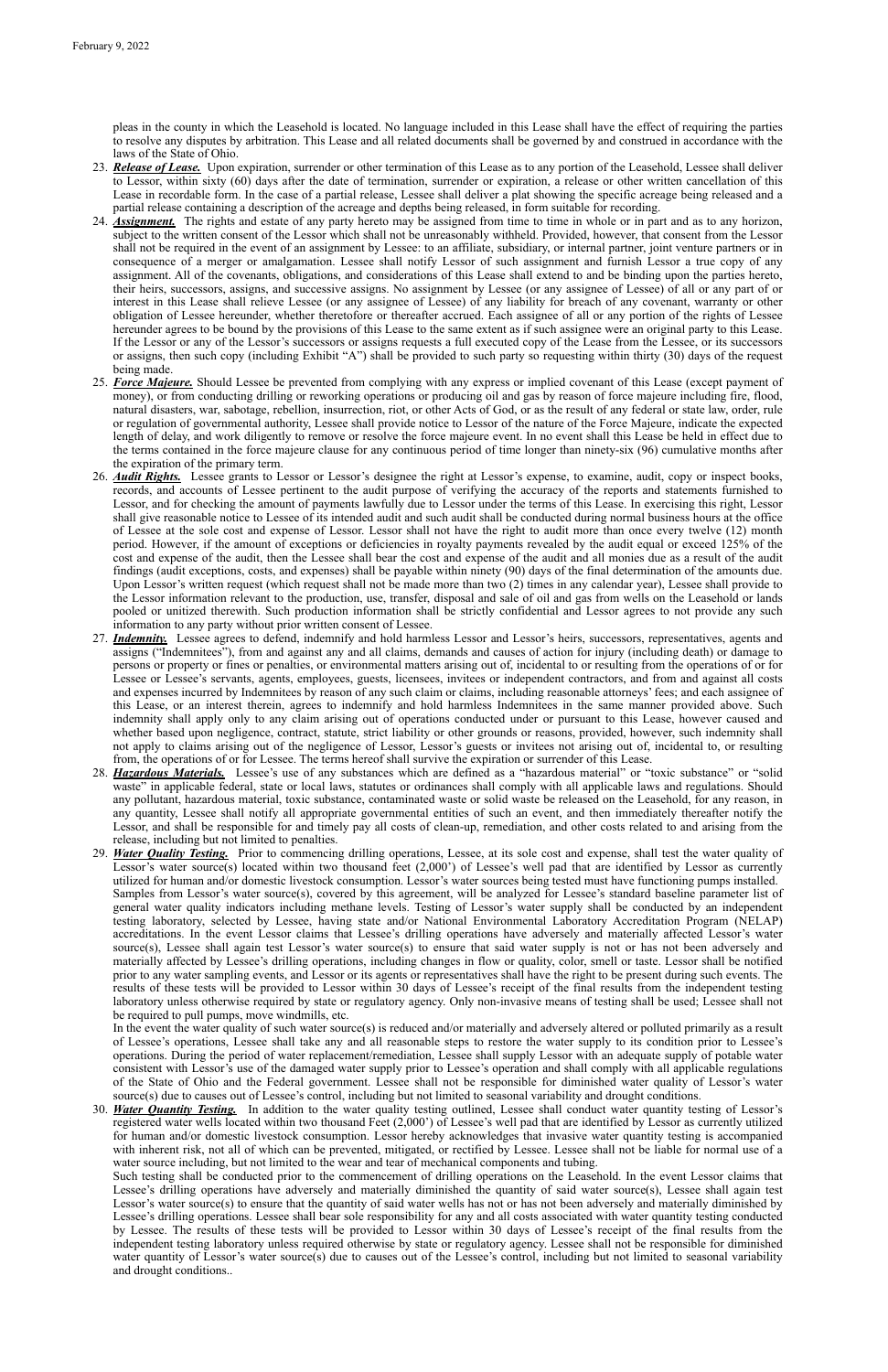All samples drawn in order to meet the requirements of this section shall be taken from an available cold water spigot nearest to the water well (prior to any home treatment system, whenever possible). Such water quantity testing shall utilize a timed bucket test to measure the flow rate of Lessor's water well at full open valve position (based on the current mechanical configuration of Lessor's water well) in addition to a water level measurement in Lessor's water well. Such water quantity testing shall be obtained only from readily accessible and safe water well locations, as deemed by Lessee. Lessor shall provide Lessee with information about Lessor's water well based, including but not limited to the completion of Lessee's Water Supply Survey and the registered Well Log records (completed at the time of installation of the water well) within 30 business days of receipt.

In the event water quantity measuring equipment cannot be retrieved from Lessor's well, Lessee shall undertake reasonable efforts to retrieve such equipment and shall be solely responsible for the costs associated with such efforts. Further, Lessee shall not be liable for potential future costs or liability of mechanical equipment in Lessor's well if, at the conclusion of water quantity testing, the equipment remains functioning at pre-testing conditions.

Should the quantity of Lessor's water well be reduced primarily as a result of Lessee's operations, as determined by a court or state agency having competent jurisdiction, Lessee shall take all reasonable and prudent steps to restore water quantity to its pre-existing condition as noted at the time of Lessee's pre-drill water quantity testing or compensate Lessor for the damage and inconvenience caused thereby.

In the event the water quantity of Lessor's water well is reduced as a result of Lessee's operations, as determined by a court or state agency having competent jurisdiction, Lessee shall take any and all reasonable steps to restore quarter quantity to its condition prior to Lessee's operations as noted at the time of Lessee's pre-drill water quantity testing or compensate Lessor for the damage and inconvenience caused thereby. During the period of water replacement/remediation, Lessee shall supply Lessor with an adequate supply of potable water consistent with Lessor's use of the damaged water supply prior to Lessee's operation and shall comply with all applicable regulations of the State of Ohio and the Federal government.

- *31. Water Usage.* Lessee agrees not to use any surface or subsurface water from the Leasehold, including water from Lessor's wells, ponds, springs, lakes, reservoirs or creeks located on the Leasehold, without Lessor's written consent and agreement with Lessor, separate from this Lease. Lessee shall not drill or operate any water well, take water, or inject any substance into the subsurface, or otherwise use or affect water in subsurface water formations. In the event any of Lessee's operations under the Lease damage, disturb, contaminate, pollute, or injure any water sources on the Leasehold, Lessee shall take prompt action to correct any such damage, contamination, pollution, disturbance or injury at its sole expense.
- *32. Prudent Operator* Lessee will conduct all operations as a prudent operator; and will attempt to secure a market for production from a well.

WHEREAS, there currently exists within Colerain Township, Belmont County, Ohio, a township road located at 1029 Hardesty Street in the town of Barton, Ohio: and

*33. R.C. §307.11.* The Lease term shall be subject to Ohio Revised Code 307.11 as may be modified or amended.

**LESSOR: Belmont Sanitary Sewer District No. 2, by and through The Belmont County Board of Commissioners** *Josh Meyer /s/* **Josh Meyer, President** *J. P. Dutton /s/* **J.P. Dutton, Vice-President** *Jerry Echemann /s/* **Jerry Echemann, Commissioner**

Upon roll call the vote was as follows:

| Mr. Meyer    | <b>Yes</b> |
|--------------|------------|
| Mr. Dutton   | <b>Yes</b> |
| Mr. Echemann | <b>Yes</b> |

# **IN THE MATTER OF THE VACATION OF A PORTION OF HARDESTY ST. & REDEDICATION OF HARDESTY ST. & ALLEY 1**

**COLERAIN TWP. SEC. 24 & 30, T-6, R-3/RD IMP 1184**

Motion made by Mr. Meyer, seconded by Mr. Dutton to accept the Petition of the Colerain Township Board of Trustees for the vacation of a portion of Hardesty Street and rededication of Hardesty Street and Alley 1 in Colerain Township, Sec. 24 & 30, T-6, R-3 and recorded in Cabinet D Slide 33 in the Belmont County Recorder's office and hereby authorize the Clerk of the Board to establish the required date and time for the viewing and hearing and proceed with the Notice of Publication for the proposed vacation and rededication hereinafter known as Road Improvement #1184 in accordance with Ohio Revised Code Section 5553.045.



**IMP 1184 2/3/2022**

# **To the Honorable Board of County Commissioners of Belmont County, Ohio:**

*The undersigned petitioners, freeholders of said county residing in the vicinity of the proposed improvement hereinafter described, represent that the public convenience and welfare require the Vacation of a Portion Hardesty and Rededication of Hardesty Street & Alley 1* 

*in Cab D Slide 33 Colerain Twp. Sec.24 &30, T-6, R-3.*

*A Public Road on the line hereinafter described, and make application to you to institute and order proper proceedings in the premises, for vacating such road, the same not being a road on the State Highway System.*

*The following is the general route and termini of said road:*

Vacation beginning at the southwest corner of

Parcel:66-60009.000(Lot7) heading in an easterly direction to the southeast corner of

Parcel: 66-60009.000(Lot4) with a length of 144.22 feet and a street width of 30 feet. Rededication of Alley 1being the west 15 feet of parcel

#### 66-60009.000(Lot 8).

Rededication of Hardesty St. being 30 foot wide by 214.74 long easement inside parcel

#### 66-60011.000.

#### Resolution 2021-01

The Board of Trustees for Colerain Township, Belmont County, Ohio (hereinafter the Trustees) met in regular session on the 4th day of November,2021 at the Township meeting complex with the following members present: Jeff Gazdik, Ralph King, and John Yoker.

Mr. Gazdik moved the adoption of the following:

WHEREAS, said alley is considered abandoned: and

WHEREAS, the Trustees have authority to petition the Board of Commissioners for Belmont County, Ohio.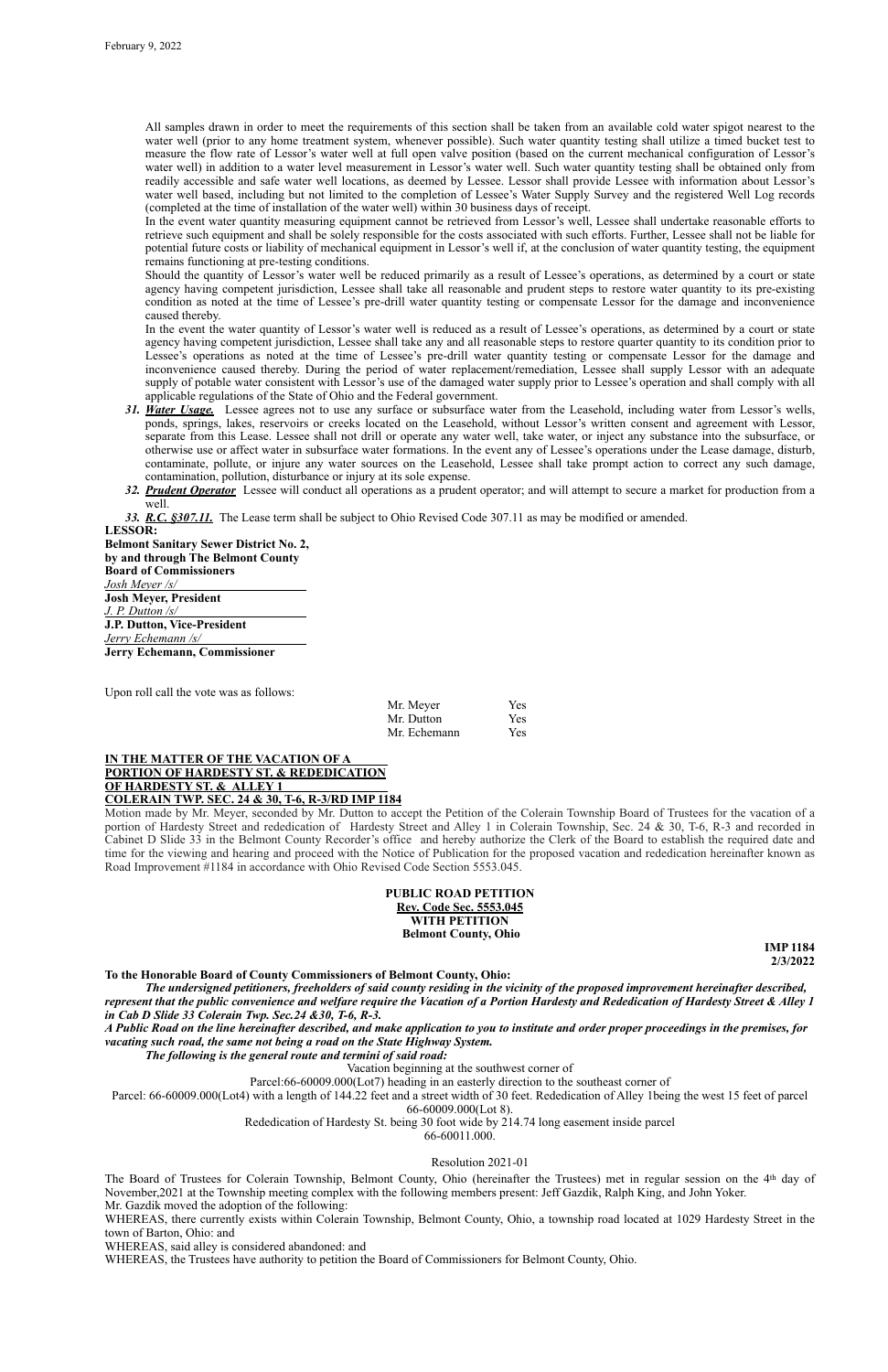NOW THEREFORE, the Trustees hereby request the Belmont County Commissioners take such necessary action to rededicate the alley located at 1029 Hardesty Street, Barton, Ohio pursuant to Ohio Revised Code.

Mr. Yoker seconded the motion. Upon a call the roll was taken and resulted as follows:

**IN THE MATTER OF THE VACATION OF A Office of County Commissioners PORTION OF HARDESTY ST. & REDEDICATION OF HARDESTY ST. & ALLEY 1 COLERAIN TWP. SEC. 24 & 30, T-6, R-3/RD IMP 1184 Belmont County, Ohio**

| Mr. Jeff Gazdik                                    | Yea | Jeff S Gazdik /s/  |
|----------------------------------------------------|-----|--------------------|
| Mr. Ralph King                                     | Yea | Mr. Ralph King /s/ |
| Mr. John Yoker                                     | Yea | John W Yoker /s/   |
| Approved the 4 <sup>th</sup> day of November, 2021 |     |                    |
| Attested:                                          |     |                    |
| <i>Vince Gianangeli /s/</i>                        |     |                    |
| Vince Gianangeli, Fiscal Officer                   |     |                    |
| Passed: November 4, 2022                           |     |                    |
| Upon roll call the vote was as follows:            |     |                    |

The Board of County Commissioners of Belmont County, Ohio, met in regular session on the 9th day of February, 2022 at the office of the Commissioners with the following members present:

| Mr. Meyer    | Yes |
|--------------|-----|
| Mr. Dutton   | Yes |
| Mr. Echemann | Yes |

**Journal Entry, Order Fixing Time and Place of View and of Final Hearing and Notice**

**Thereof on Public Road Petition**

**Rev. Code, Sec. 5553.05**

**RD. IMP. 1184**

RESOLVED, That the 2nd day of <u>March, 2022</u>, at  $9:30$  o'clock A.M. be fixed as the date for a final hearing thereof, which hearing will be at the office of the Board; and be it further

Mr. Meyer

Mr. Dutton

Mr. Echemann

Mr. Meyer moved the adoption of the following:

# **RESOLUTION**

WHEREAS, A Petition signed by at least twelve freeholders of the County residing in the vicinity of the proposed improvement has been presented to this Board of County Commissioners requesting said Board to vacate a portion of Hardesty Street and rededicate Hardesty Street and Alley 1, Colerain Township, Section 24 & 30, T-6, R-3.

RESOLVED, That the 23rd day of February, 2022 at 11:30 o'clock A.M., be fixed as the date when we will view the proposed improvement, on which date we will meet at the site and go over the line of said proposed improvement; and be it further

RESOLVED, That the Clerk of this Board be and she is hereby directed to give notice of the time and place for both such view and hearing by publication once a week for two consecutive weeks in the Times Leader a newspaper published and having general circulation in the County, which said notice shall also state briefly the character of said proposed improvement.

Mr. Dutton seconded the Resolution and the roll being called upon its adoption, the vote resulted as follows:

| Mr. Meyer    | Yes |
|--------------|-----|
| Mr. Dutton   | Yes |
| Mr. Echemann | Yes |

Adopted February 9, 2022

*Bonnie Zuzak /s/*

Clerk, Belmont County, Ohio

1. "Locating," "establishing," "altering," "straightening," "vacating," or "changing the direction of."

2. "Locating,:" "establishing," "altering," "straighten," "vacate," or "change the direction of"

3. Insert "a part of," if so.

#### **NOTICE OF TIME AND PLACE OF VIEW AND OF FINAL HEARING PUBLIC ROAD (by publication) Rev. Code, Sec., 5553.05**

**ROAD IMP. # 1184**

**Notice is hereby given that there is before the Board of County Commissioners of Belmont County, Ohio, the matter of the vacation of a portion of Hardesty Street and rededication of Hardesty Street and Alley 1 located in Colerain Twp. Sec. 24 & 30, T-6, R-3, a public road, the general route and termini of which Road are as follows:**

Vacation beginning at the southwest corner of

Parcel:66-60009.000(Lot7) heading in an easterly direction to the southeast corner of

Parcel: 66-60009.000(Lot4) with a length of 144.22 feet and a street width of 30 feet. Rededication of Alley 1being the west 15 feet of parcel

66-60009.000(Lot 8).

Rededication of Hardesty St. being 30 foot wide by 214.74 long easement inside parcel

66-60011.000.

**Said Board of County Commissioners has fixed the 23rd** day **of February, 2022, at 11:30 o'clock A.M., as the date when and the** 

**site as the place where said Board will view the proposed improvement and has also fixed the 2nd day of March, 2022, at 9:30 o'clock A.M., at their office in the Court House of said County in St. Clairsville, Ohio as the time and place for the final hearing on said proposed improvement.**

> **By Order of the Board of County Commissioners, Belmont County, Ohio**

*Bonnie Zuzak /s/*

**Bonnie Zuzak, Clerk** 

**ADV. TIMES LEADER (2) Mondays – February 14 and February 21, 2022**

# **IN THE MATTER OF ENTERING INTO CONTRACT WITH SHELLY & SANDS, INC. FOR THE ENGINEER'S PROJECT 21-3 BEL-CR10-18.78/22.48 (BARTON-BLAINE ROAD) PAVEMENT REHABILITATION**

Motion made by Mr. Meyer, seconded by Mr. Dutton to enter into contract with Shelly & Sands, Inc. in the amount of \$566,281.00 for the Belmont County Engineer's Project 21-3 BEL-CR10-18.78/22.48(Barton-Blaine Road) Pavement Rehabilitation, based upon the recommendation of Terry Lively, County Engineer.

*Note: \$500,000.00 will be paid for by an ODOT grant. The county share is \$66,281.00.*

**CONTRACT WITH BELMONT COUNTY COMMISSIONERS BELMONT COUNTY ENGINEER'S PROJECT #21-3: BEL-CR10-18.78/22.48 – PID 114234 BARTON-BLAINE ROAD PAVEMENT REHABILITATION EDGE GOAL = 6%**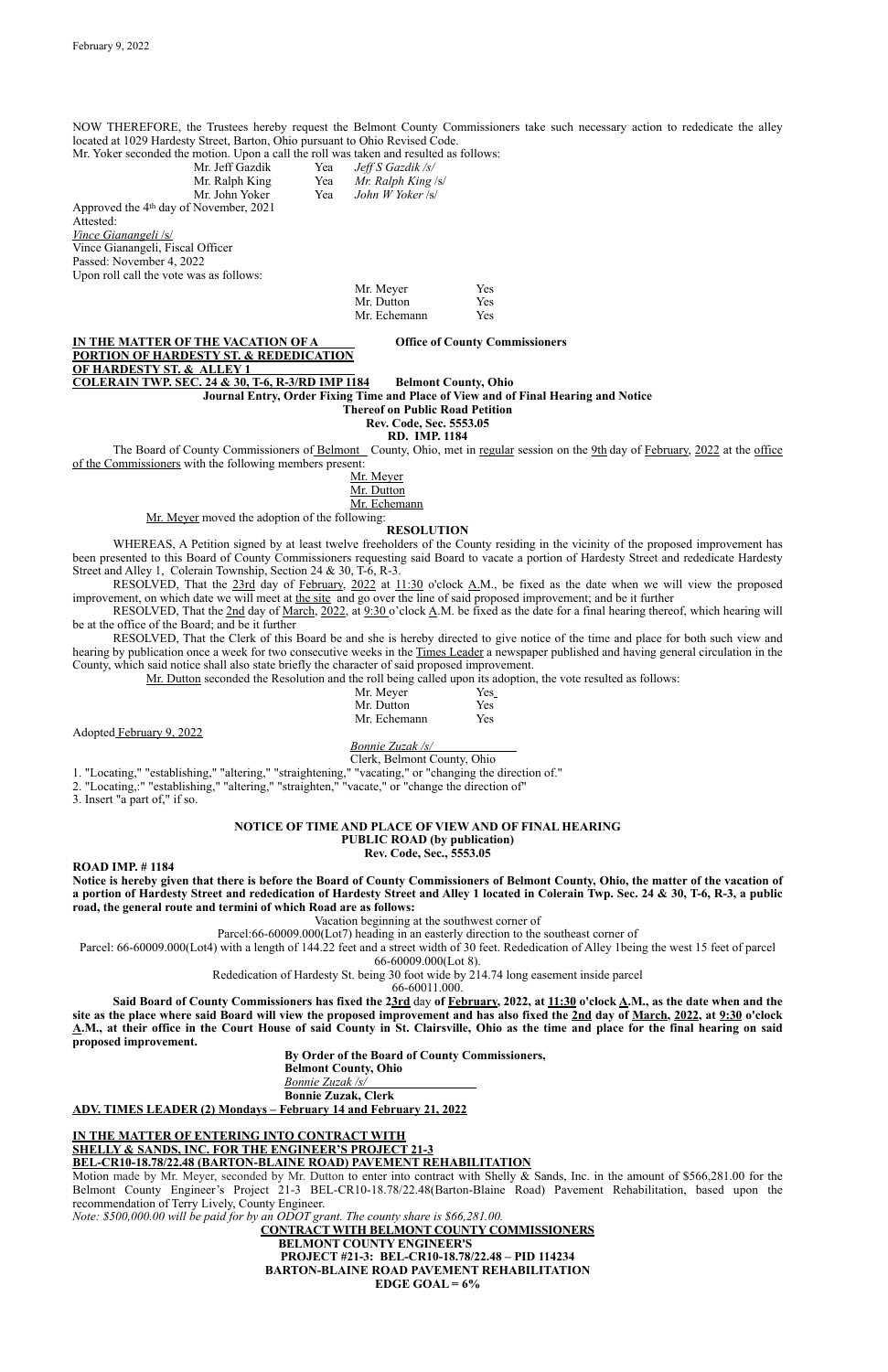Auditor's Office, Belmont County, Ohio

This contract made and entered into this 9th day of February, 2022 between **SHELLY & SANDS, INC.**, P.O. Box 66, Rayland, OH 43943 and Jerry Echemann, Josh Meyer and J.P. Dutton, Commissioners of Belmont County, WITNESSETH that said **SHELLY & SANDS, INC.** hereby agrees to furnish all labor, materials, equipment, tools, transportation, supplies, and other incidentals and all tasks necessary to repair the pavement damaged areas along CR 10 (Barton-Blaine Road) with a pavement overlay and all related Work described by the Contract Documents.

All Work for BEL-CR10-18.78/22.48 – PID 114234 shall be completed by AUGUST 31, 2022.

Contractor and Subcontractor shall pay the prevailing rate of wages as required under Chapter 4115, Ohio Revised Code, and comply with all other bidder specifications.

**BELMONT COUNTY COMMISSIONERS SHELLY & SANDS, INC.** *Jerry Echemann /s/* By: *Rita Lantz /s/* By: *Rita Lantz /s/* By: *Rita Lantz /s/ J. P. Dutton /s/* 

**Rita Lantz, Assistant Vice-President** *Print/Type Signature*

All Work shall be in accordance with the State of Ohio Department of Transportation Construction and Materials Specifications (CMS), dated January 1, 2019, and shall be under the direction of the County Engineer.

# **PROJECT #21-3: BEL-CR10-18.78/22.48 – PID 114234 PAVEMENT REHABILITATION**

**PROJECT #21-3 TOTAL = \$566,281.00**

*COUNTY SHARE WILL BE \$66,281.00.*

*STATE SHARE WILL BE \$500,000.00. (ODOT GRANT)*

And it is further understood and agreed upon by the parties above, that all the materials used shall be of the best kinds usually used for such purposes. That said **SHELLY & SANDS, INC.** shall cause to be executed a bond to the satisfaction of the Commissioners for the faithful performance of the work, and for the security of the County, against pecuniary loss.

*Josh Meyer /s/* **PROSECUTING ATTORNEY**

*David K. Liberati /s/* 

Assist. P. A.

*BEL-CR10-18.78/22.48 – PID 114234 PAVEMENT REHABILITATION*

Upon roll call the vote was as follows:

| Mr. Dutton   | Yes |
|--------------|-----|
| Mr. Echemann | Yes |

#### **IN THE MATTER OF APPROVING THE PRE-AWARD CONDITION FORM FOR PROSECUTOR'S OFFICE-VAWA 2021 GRANT**

Motion made by Mr. Dutton seconded by Mr. Echemann to approve and authorize Commission President Josh Meyer to sign the Pre-Award Condition Form for Belmont County Prosecutor's Office-VAWA 2021 Grant as follows:

Grant No.: 2021-WF-VA5-8952

Grant Amount: \$32,000.00

*Note: This grant will provide funding to the Prosecutor's Office to provide training to law-enforcement personnel relative to evidence-based investigations and prosecutions of domestic violence offenses.*

Upon roll call the vote was as follows:

| Mr. Dutton   | <b>Yes</b> |
|--------------|------------|
| Mr. Echemann | <b>Yes</b> |
| Mr. Meyer    | <b>Yes</b> |

## **IN THE MATTER OF APPROVING THE CERTIFICATE OF COUNTY-WIDE COST ALLOCATION PLAN FOR MAXIMUS CONSULTING SERVICES, INC. FOR YEAR ENDING DECEMBER 31, 2020**

Motion made by Mr. Dutton, seconded by Mr. Echemann to approve and authorize Commission President Josh Meyer to sign the **Certificate of County-Wide Cost Allocation Plan** for Maximus Consulting Services, Inc., for the year ending December 31, 2020.

| <b>APPROXIM</b><br><b>ATE</b><br><b>OUANTITY</b> | <b>ITEM</b>                                                                | <b>UNIT</b><br><b>PRICE</b> | <b>TOTAL</b><br><b>AMOUNT</b> |
|--------------------------------------------------|----------------------------------------------------------------------------|-----------------------------|-------------------------------|
| 1.270 MILE                                       | <b>LINEAR GRADING</b>                                                      | \$5,000.00                  | \$6,350.00                    |
| <b>200 SY</b>                                    | PAVEMENT REPAIR, AS PER PLAN                                               | \$40.00                     | \$8,000.00                    |
| 2,870 SY                                         | PAVEMENT PLANING, ASPHALT CONCRETE, AS PER PLAN                            | \$3.00                      | \$8,610.00                    |
| 6,892 GAL                                        | TACK COAT (407)                                                            | \$2.00                      | \$13,784.00                   |
| 26 CY                                            | STABILIZED CRUSHED AGGREGATE                                               | \$100.00                    | \$2,600.00                    |
| 1,910 CY                                         | ASPHALT CONCRETE SURFACE COURSE, TYPE 1, PG64-22<br>(110)                  | \$142.00                    | \$271,220.00                  |
| 1,273 CY                                         | ASPHALT CONCRETE INTERMEDIATE COURSE, TYPE 1,<br>$DCLA$ 22 $(110)$         | \$142.00                    | \$180,766.00                  |
| 10 CY                                            | ASPHALT CONCRETE SURFACE COURSE, TYPE 1, PG64-22<br><i>(AAO)</i> DDIVEWAVC | \$400.00                    | \$4,000.00                    |
| 7.40 MILE                                        | EDGE LINE, 4" (644)                                                        | \$2,750.00                  | \$20,350.00                   |
| 3.70 MILE                                        | <b>CENTER LINE (644)</b>                                                   | \$5,500.00                  | \$20,350.00                   |
| <b>4 EACH</b>                                    | CATCH BASIN ADJUSTED TO GRADE                                              | \$1,000.00                  | \$4,000.00                    |
| 1,490 SY                                         | SEEDING AND MULCHING, CLASS 1                                              | \$5.00                      | \$7,450.00                    |
| 0.2 TON                                          | <b>COMMERCIAL FERTILIZER</b>                                               | \$850.00                    | \$170.00                      |
| 0.31 ACRE                                        | <b>LIME</b>                                                                | \$100.00                    | \$31.00                       |
| 4 MGAL                                           | <b>WATER</b>                                                               | \$25.00                     | \$100.00                      |
| 500 EACH                                         | <b>EROSION CONTROL</b>                                                     | \$1.00                      | \$500.00                      |
| <b>LUMP SUM</b>                                  | <b>MAINTAINING TRAFFIC</b>                                                 | \$15,000.00                 | \$15,000.00                   |
| <b>LUMP SUM</b>                                  | <b>MOBILIZATION</b>                                                        | \$3,000.00                  | \$3,000.00                    |
|                                                  | BEL-CR10-18.78/22.48 - PID 114234 PAVEMENT                                 |                             | \$566,281.00                  |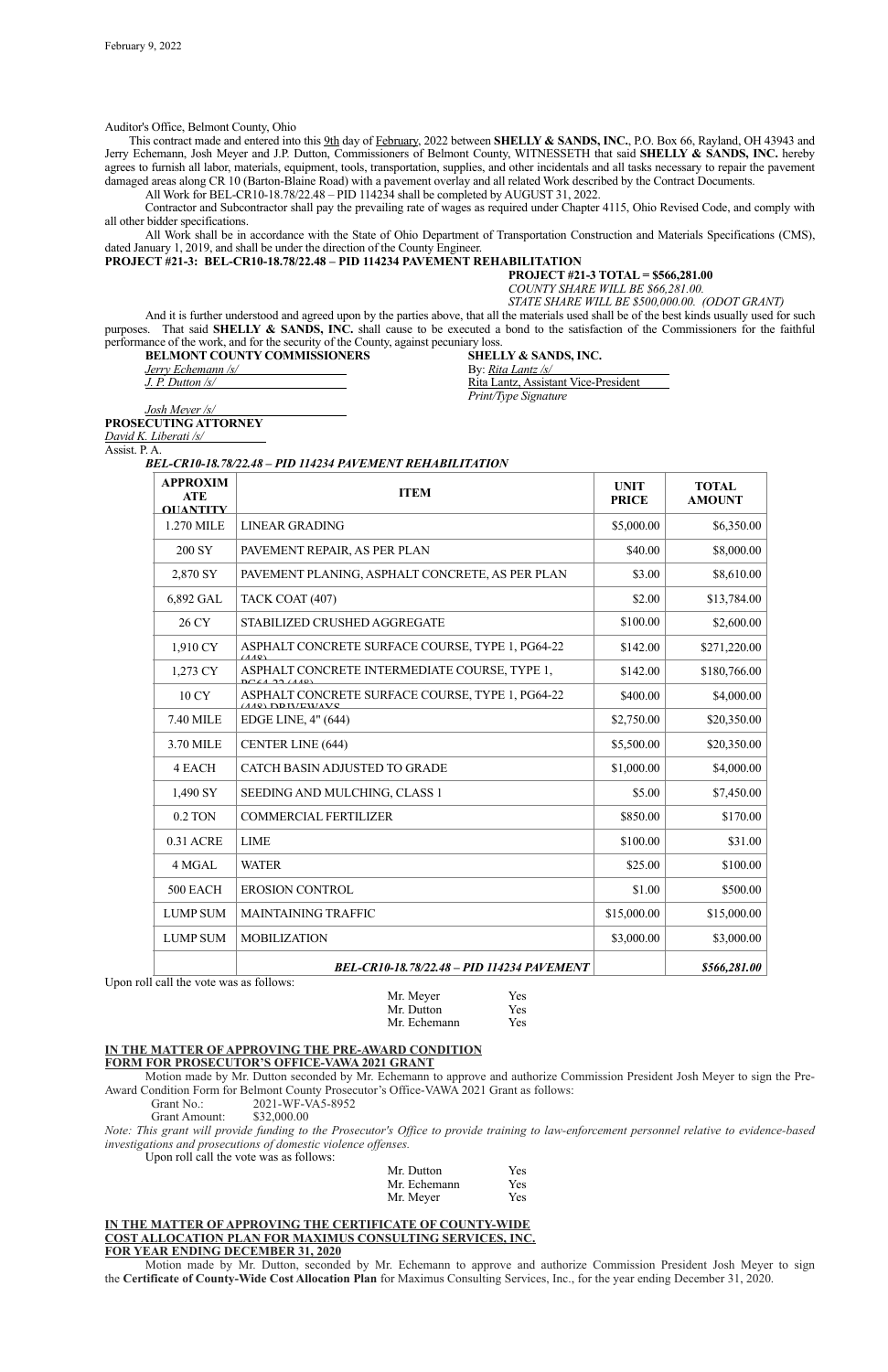*Note: Belmont County contracts with Maximus to prepare the cost allocation plan, which establishes the allowable costs that can be charged back to departments with funding sources outside the General Fund.*

Upon roll call the vote was as follows:

| Mr. Dutton   | <b>Yes</b> |
|--------------|------------|
| Mr. Echemann | <b>Yes</b> |
| Mr. Meyer    | <b>Yes</b> |

#### **RECESS**

**9:30 Public Hearing-Road Improvement 1183**

#### **Re: Vacation of a portion of View Street, Pultney Township**

Present: Andy Hadzima, Drafting Tech II/Engineer's Department and Pultney Township Trustee Frank Shaffer. Mr. Hadzima reviewed maps of the area. He said the vacate will create seven different parcels for the abutting property owners. There is a building in the right-of-way and there are no issues with the vacation. Present at the viewing were Commissioner Josh Meyer, Pultney Township Trustee Frank Shaffer and Mr. Hadzima.

# **REPORT OF COUNTY ENGINEER OHIO REV. CODE, SEC. 5553.06 ROAD IMP #1183**

#### **IN THE MATTER OF THE VACATION: DATE: February 7, 2022**

**A PORTION OF VIEW ST** 

**PULTNEY TOWNSHIP SEC. 36, T-2, R-2/ RD IMP 1183** To the Board of County Commissioners of Belmont County, Ohio:

The undersigned, in obedience to your order, dated **February 2, 2022**

The Board of County Commissioners of Belmont County, Ohio, met in regular session on the 9th day of February 2022, in the office of the Commissioners with the following members present:

 Proceeded on **February 9, 2022**to make an accurate survey and plat of the Public Road proposed to be improved and respectfully submits the following report:

In the opinion of the undersigned the proposed improvement should be granted.

An accurate survey and plat, and an accurate and detailed description of each tract of land which the undersigned County Engineer believe will be necessary to be taken in the event the proposed improvement is made, together with the name of each owner, accompany this report and are made a part thereof.

An accurate and detailed description of the proposed improvement describing therein the centerline and right-of-way lines follow:

"See Attached Plat"

*Terry Lively /s/*

**Terry D. Lively, P.S., P.E., COUNTY ENGINEER OF BELMONT CO, OH**

**IN THE MATTER OF THE VACATION OF SECOND COMMISSION COMMISSIONERS A PORTION OF VIEW STREET PULTNEY TWP. SEC. 36, T-2, R-2/RD IMP 1183** Belmont County, Ohio

# RESOLUTION-GRANTING PROPOSED IMPROVEMENT ORDERING RECORD, ETC.

#### *Rd. Imp. #1183*

# Mr. Meyer

# Mr. Dutton

Mr. Echemann

Mr. Meyer moved the adoption of the following Resolution:

WHEREAS, This day this matter came on to be heard on the report, survey, plat, and detailed and accurate descriptions as filed by the County Engineer, and said report having been read in open session, the Board proceeded with the hearing of testimony bearing upon the necessity of the said improvement for the public convenience or welfare and offered either for or against going forward with the proposed improvement by interested persons; and

WHEREAS, Said Board has considered said report and all the testimony offered, and all the facts and conditions pertaining to said matter; therefore, be it

RESOLVED, That said Board of County Commissioners do find said improvement will serve the public convenience and welfare; and be it further

RESOLVED, That said improvement as set forth and defined in said report, survey, plat and detailed and accurate descriptions as filed by the County Engineer be and the same is hereby granted and said road is hereby ordered vacated.

RESOLVED, That the County Engineer be and he is hereby directed to cause and record the proceeding, including the survey and plat and accurate and detailed description of said proposed improvement, to be forthwith entered in the proper road records of said County; and be it further

Mr. Dutton seconded the Resolution and the roll being called upon its adoption the vote resulted as follows:

| Mr. Meyer    | <b>Yes</b> |
|--------------|------------|
| Mr. Dutton   | Yes        |
| Mr. Echemann | Yes        |

# **IN THE MATTER OF ENTERING EXECUTIVE SESSION AT 9:40 A.M.**

Motion made by Mr. Meyer, seconded by Mr. Dutton to enter executive session with Cindy Stock, HR Administrative Assistant, pursuant to ORC 121.22(G)(1) Personnel Exception, to consider the employment and compensation of public employees.

Upon roll call the vote was as follows:

| Mr. Meyer    | <b>Yes</b> |
|--------------|------------|
| Mr. Dutton   | <b>Yes</b> |
| Mr. Echemann | <b>Yes</b> |

# **IN THE MATTER OF ADJOURNING EXECUTIVE SESSION AT 10:00 A.M.**

Motion made by Mr. Meyer seconded by Mr. Dutton to exit executive session at 10:00 a.m. Upon roll call the vote was as follows:

| Mr. Meyer    | Yes |
|--------------|-----|
| Mr. Dutton   | Yes |
| Mr. Echemann | Yes |

Mr. Meyer said as a result of executive session there are motions to be considered at a later time.

# **IN THE MATTER OF ENTERING**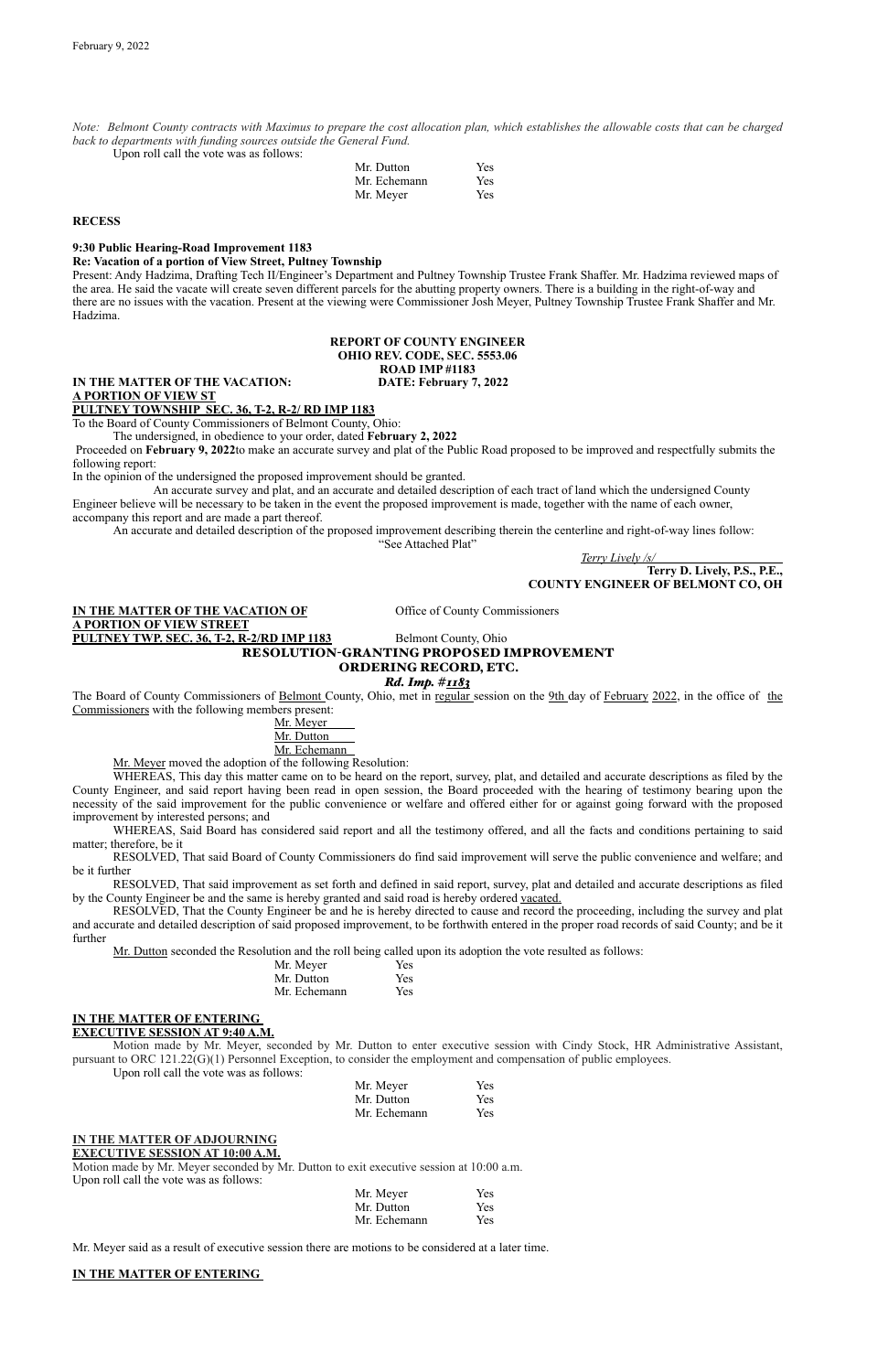## **EXECUTIVE SESSION AT 10:00 A.M.**

Motion made by Mr. Meyer, seconded by Mr. Dutton to enter executive session with Attorney Brian Butcher (via phone), pursuant to ORC 121.22(G)(3) Court Action Exception to consider pending litigation and ORC 121.22(G)(1) to consider employment and compensation of public employees.

Upon roll call the vote was as follows:

| Mr. Meyer    | Yes |
|--------------|-----|
| Mr. Dutton   | Yes |
| Mr. Echemann | Yes |

#### **IN THE MATTER OF ADJOURNING**

**EXECUTIVE SESSION AT 10:45 A.M.**

Motion made by Mr. Meyer seconded by Mr. Dutton to exit executive session at 10:45a.m. Upon roll call the vote was as follows:

| Mr. Meyer    | Yes |
|--------------|-----|
| Mr. Dutton   | Yes |
| Mr. Echemann | Yes |

Mr. Meyer said as a result of the first executive session there are three motions for the board to consider.

# **IN THE MATTER OF APPROVING MOVING THE PAY SCALE FOR LICENSED PRACTICAL NURSE AT BELMONT COUNTY JAIL FROM PAY SCALE 6 TO PAY SCALE 7**

Motion made by Mr. Meyer, seconded by Mr. Dutton to move the pay scale for Licensed Practical Nurse at the Belmont County Jail, from pay scale 6 to pay scale 7, effective February 13, 2022.

Upon roll call the vote was as follows:

| Mr. Meyer    | <b>Yes</b> |
|--------------|------------|
| Mr. Dutton   | <b>Yes</b> |
| Mr. Echemann | <b>Yes</b> |

#### **IN THE MATTER OF APPROVING MOVING THE PAY SCALE FOR REGISTERED NURSE AT BELMONT COUNTY JAIL FROM PAY SCALE 11 TO PAY SCALE 13**

Motion made by Mr. Meyer, seconded by Mr. Dutton to move the pay scale for Registered Nurse at the Belmont County Jail, from pay scale 11 to pay scale 13, effective February 13, 2022.

Upon roll call the vote was as follows:

| Mr. Meyer    | Yes        |
|--------------|------------|
| Mr. Dutton   | Yes        |
| Mr. Echemann | <b>Yes</b> |

#### **IN THE MATTER OF APPROVING MOVING THE PAY SCALE FOR HEAD REGISTERED NURSE AT BELMONT COUNTY JAIL FROM PAY SCALE 13 TO PAY SCALE 14**

Motion made by Mr. Meyer, seconded by Mr. Dutton to move the pay scale for Head Registered Nurse at the Belmont County Jail, from pay scale 13 to pay scale 14, effective February 13, 2022.

Upon roll call the vote was as follows:

| Mr. Meyer    | <b>Yes</b> |
|--------------|------------|
| Mr. Dutton   | <b>Yes</b> |
| Mr. Echemann | <b>Yes</b> |

#### **RECESS**

**Reconvened at 2:02 p.m. with no further business to consider.**

### **IN THE MATTER OF ADJOURNING COMMISSIONERS MEETING AT 2:02 P.M.**

Motion made by Mr. Meyer, seconded by Mr. Dutton to adjourn the meeting at 2:02 p.m. Upon roll call the vote was as follows:

| Mr. Meyer  | Yes |
|------------|-----|
| Mr. Dutton | Yes |